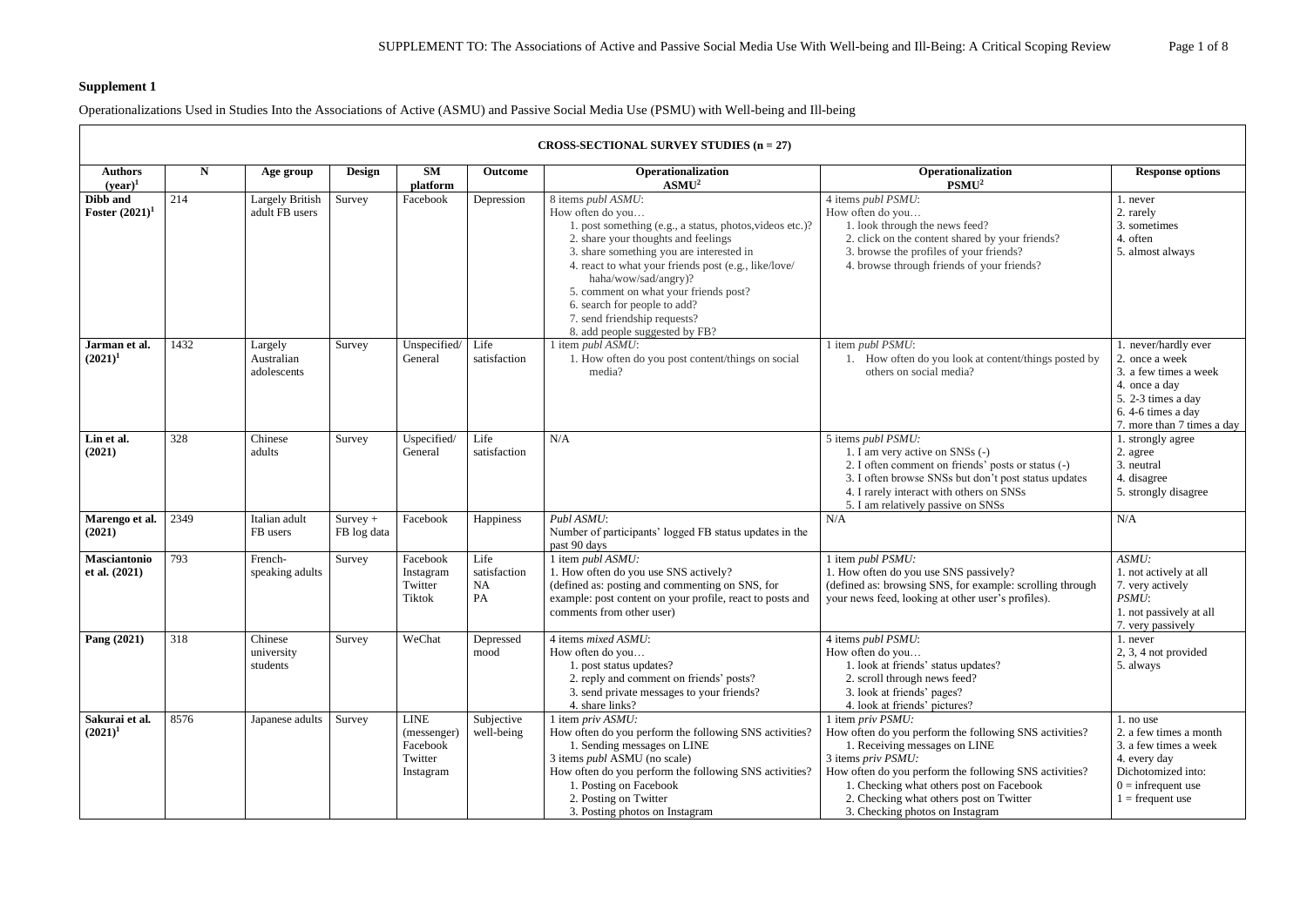|                                              | <b>CROSS-SECTIONAL SURVEY STUDIES (Continued 1 of 4)</b>           |                                                |        |                                                 |                                                   |                                                                                                                                                                                                                                                                                                                                                               |                                                                                                                                                                                                                                                                                                                                                                                                                                                              |                                                                                                                                                                  |  |  |
|----------------------------------------------|--------------------------------------------------------------------|------------------------------------------------|--------|-------------------------------------------------|---------------------------------------------------|---------------------------------------------------------------------------------------------------------------------------------------------------------------------------------------------------------------------------------------------------------------------------------------------------------------------------------------------------------------|--------------------------------------------------------------------------------------------------------------------------------------------------------------------------------------------------------------------------------------------------------------------------------------------------------------------------------------------------------------------------------------------------------------------------------------------------------------|------------------------------------------------------------------------------------------------------------------------------------------------------------------|--|--|
| Authors <sup>1</sup><br>(year)               | N                                                                  | Age group                                      | Design | <b>SM</b><br>platform                           | Outcome                                           | Operationalization<br>ASMU <sup>2</sup>                                                                                                                                                                                                                                                                                                                       | Operationalization<br>PSMU <sup>2</sup>                                                                                                                                                                                                                                                                                                                                                                                                                      | <b>Response options</b>                                                                                                                                          |  |  |
| <b>Trifiro and</b><br><b>Prena</b> (2021)    | 359                                                                | American<br>undergraduate<br>students          | Survey | Instagram                                       | Life<br>satisfaction                              | (see 5 items mixed social ASMU scale Gerson et al.<br>2017)                                                                                                                                                                                                                                                                                                   | (see Gerson et al. 2017)                                                                                                                                                                                                                                                                                                                                                                                                                                     | (see Gerson et al. 2017)                                                                                                                                         |  |  |
| Lian et al.<br>(2020)                        | 742                                                                | Chinese middle<br>school students<br>$(15-20)$ | Survey | Uspecified/<br>General                          | Life<br>satisfaction                              | 5 items mixed ASMU:<br>How often do you<br>1. send someone a personal message on FB?<br>2. chat with someone on FB?<br>3. post on your own FB timeline?<br>4. post a photo on your own FB timeline?<br>5. post something else (e.g., a picture or video) on<br>your own FB timeline?                                                                          | N/A                                                                                                                                                                                                                                                                                                                                                                                                                                                          | 1. never<br>2. more than once a<br>month<br>3. 1-3 times a month<br>4. once a week<br>5. more than once a week<br>6. daily<br>7. several times a day             |  |  |
| Maclean et al.<br>(2020)                     | 373                                                                | Australian<br>adults                           | Survey | Instagram                                       | Well-being                                        | 2 items publ ASMU:<br>In the past week, how many times did you share<br>1. photos of yourself?<br>2. photos that did not picture yourself?                                                                                                                                                                                                                    |                                                                                                                                                                                                                                                                                                                                                                                                                                                              | Open question                                                                                                                                                    |  |  |
| <b>Tosun and</b><br>Kaşdarma<br>$(2020)^1$   | 154 (items on<br>close friends)<br>165 (items on<br>acquaintances) | Turkish<br>university<br>students              | Survey | Facebook                                        | Depression                                        | N/A                                                                                                                                                                                                                                                                                                                                                           | 5 items <i>publ PSMU</i> :<br>How often do you<br>1. look through content on the newsfeed shared by your<br>close friends/acquaintances<br>2. click on the content on the newsfeed shared by your<br>close friends/acquaintances<br>3. browse the profiles of your close friends<br>/acquaintances<br>4. like the content on the newsfeed shared by your close<br>friends/acquaintances<br>5. follow the posts sent by your close friends/<br>acquaintances. | 1. almost never<br>2. not often<br>3. sometimes<br>4. often<br>5. almost everyday                                                                                |  |  |
| <b>Yang (2020)</b>                           | 516                                                                | South-Korean<br>adult SMU'ers                  | Survey | Facebook,<br>Insta,<br>Twitter,<br>KakaoStory   | Subjective<br>happiness                           | 4 items publ ASMU:<br>How much time do you spend writing on<br>1.FB<br>2. Instagram<br>3. Twitter<br>4. KakaoStory                                                                                                                                                                                                                                            | 4 items publ PSMU:<br>How much time do you spend reading on<br>1. FB<br>2. Instagram<br>3. Twitter<br>4. KakaoStory                                                                                                                                                                                                                                                                                                                                          | Self-reported daily spent<br>hours and minutes on each<br>platform                                                                                               |  |  |
| <b>Brailovskaia</b><br>and Margraf<br>(2019) | 382                                                                | German<br>Facebook users<br>$(16-67)$          | Survey | Facebook                                        | Subjective<br>happiness<br>Depression<br>symptoms | 4 items mixed ASMU:<br>How often do you<br>1. write status updates<br>2. comment on status updates<br>3. write online messages<br>4. write in discussion groups<br>And 4 items based on objective Facebook data:<br>1. number of Facebook-friends<br>2. number of "Likes" on different official Facebook<br>pages<br>3. uploaded photos<br>4. uploaded albums | N/A                                                                                                                                                                                                                                                                                                                                                                                                                                                          | 1. once a month or less<br>than once a month<br>2. once every two weeks<br>3. once a week<br>4. several times a week<br>5. once a day<br>6. more than once a day |  |  |
| Burnell et al.<br>(2019)                     | 744                                                                | American<br>university<br>students             | Survey | Facebook,<br>Instagram,<br>Twitter,<br>Snapchat | Depressive<br>sympoms                             | N/A                                                                                                                                                                                                                                                                                                                                                           | 1 item publ PSMU:<br>How many minutes per day do you spend viewing other's<br>profiles?                                                                                                                                                                                                                                                                                                                                                                      | 1. Self-reported number of<br>minutes per day.                                                                                                                   |  |  |

 $\overline{1}$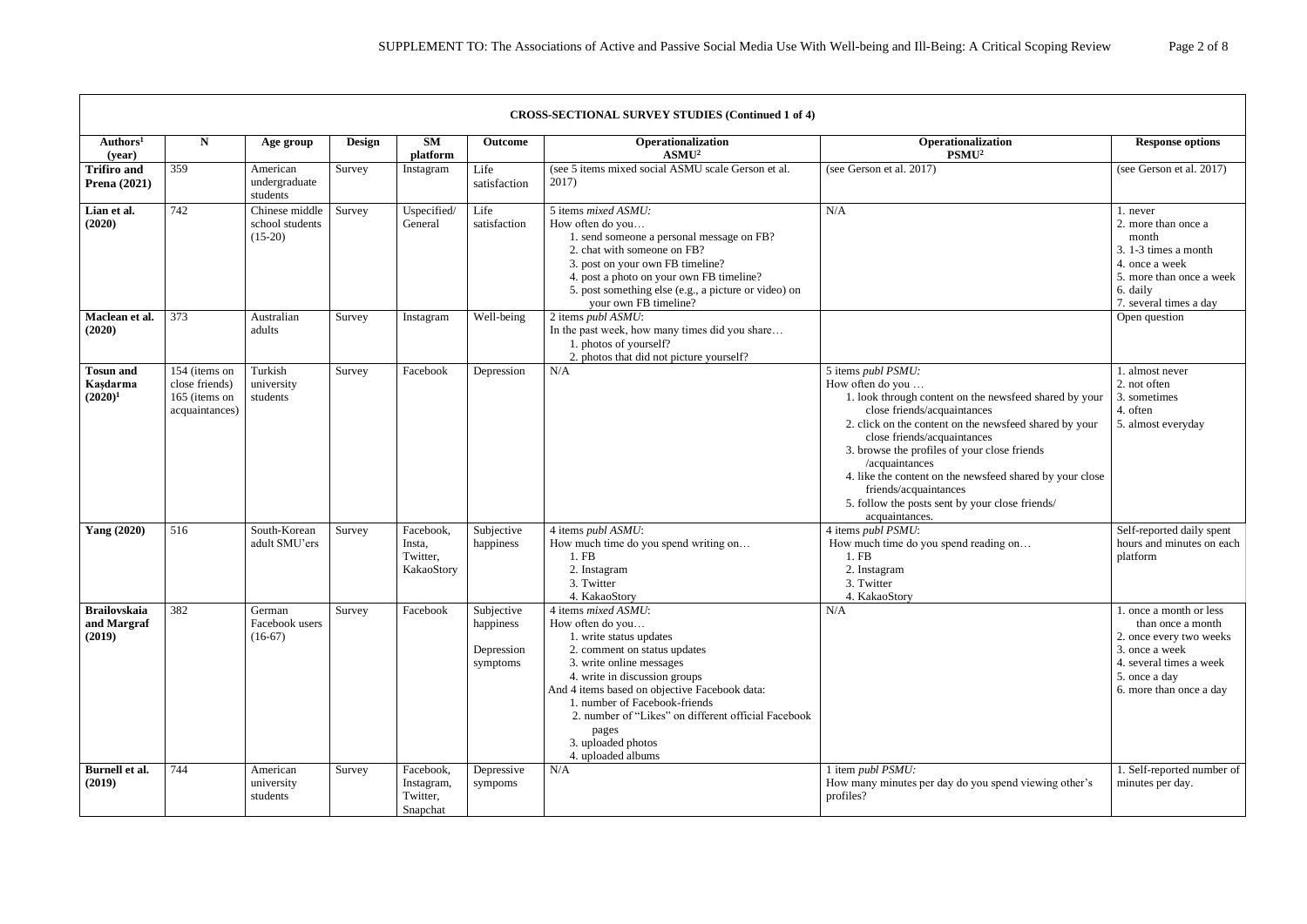|                                          | <b>CROSS-SECTIONAL SURVEY STUDIES (Continued 2 of 4)</b> |                                              |               |                              |                                               |                                                                                                                                                                                                                                                                                                                                                                                                                                                   |                                                                                                                                                                                                                                                                                                                                                                                                                                                                                               |                                                                                                                                                    |  |  |  |
|------------------------------------------|----------------------------------------------------------|----------------------------------------------|---------------|------------------------------|-----------------------------------------------|---------------------------------------------------------------------------------------------------------------------------------------------------------------------------------------------------------------------------------------------------------------------------------------------------------------------------------------------------------------------------------------------------------------------------------------------------|-----------------------------------------------------------------------------------------------------------------------------------------------------------------------------------------------------------------------------------------------------------------------------------------------------------------------------------------------------------------------------------------------------------------------------------------------------------------------------------------------|----------------------------------------------------------------------------------------------------------------------------------------------------|--|--|--|
| Authors <sup>1</sup><br>(year)           | N                                                        | Age group                                    | <b>Design</b> | <b>SM</b><br>platform        | Outcome                                       | Operationalization<br>ASMU <sup>2</sup>                                                                                                                                                                                                                                                                                                                                                                                                           | Operationalization<br>PSMU <sup>2</sup>                                                                                                                                                                                                                                                                                                                                                                                                                                                       | <b>Response options</b>                                                                                                                            |  |  |  |
| Chen et al.<br>$(2019)^1$                | 295 (study 2)                                            | Chinese adult<br>WeChat users                | Survey        | WeChat                       | Depressed<br>mood                             | N/A                                                                                                                                                                                                                                                                                                                                                                                                                                               | 3 items publ social PSMU:<br>1. Browsing moments passively (without liking or<br>commenting on anything).<br>2. Checking to see what someone is up to.<br>3. Looking through my friends' profiles.<br>2 items publ non-social PSMU:<br>1. Browsing official accounts passively (without liking<br>or commenting).<br>2. Checking the official accounts updates.                                                                                                                               | 1. never $(0\% \text{ of the time})$<br>2. rarely (25%),<br>3. sometimes $(50\%)$<br>4. somewhat frequently<br>(75%)<br>5. very frequently (100%)  |  |  |  |
| Faelens et al.<br>$(2019)^1$             | Survey 1: 207<br>Survey 2: 507                           | American<br>adults recruited<br>from website | 2 Surveys     | Facebook                     | Depression                                    | 2 items priv ASMU:<br>How often do you<br>1. send someone a personal message on FB?<br>2. chat with someone on FB?<br>3 items publ ASMU:<br>How often do you<br>1. post a message on your own FB timeline?<br>2. post a photo on your own FB timeline?<br>3. post something else (e.g., a picture or video) on<br>your own FB timeline?                                                                                                           | 4 items publ PSMU:<br>How often do you<br>1. visit a FB profile of a FB friend?<br>2. visit a FB profile of a non-FB friend?<br>3. watch photos of a FB friend?<br>4. watch photos of a non-FB friend?                                                                                                                                                                                                                                                                                        | 1. never<br>2. less than once a month<br>3. 1-3 times a month<br>4. once a week<br>5. several times a week<br>6. daily<br>7. several times per day |  |  |  |
| Hanley et al.<br>$(2019)^1$              | 78                                                       | Australian, UK<br>and US adults              | Survey        | Facebook<br>and<br>Instagram | Life<br>satisfaction<br>PA<br><b>NA</b>       | 7 items mixed ASMU:<br>How often do you engage in these activities while you<br>are on Facebook?<br>1. comment on people's posts<br>2. write status updates or post photos/videos of your<br>own<br>3. create invitations or organise social gatherings<br>with my friends<br>4. meet new people/make new friends<br>How often on Instagram do you<br>5. contact friends via DM<br>6. comment on friends/people's images<br>7. post my own photos | 6 items mixed PSMU:<br>How often do you engage in these activities while you are<br>on Facebook?<br>1. scroll through your newsfeed<br>2. view other people's posts and status updates<br>How often on Instagram do you<br>3. scroll through your newsfeed<br>4. look at other people's images<br>5. like people's friends images<br>6. click on profiles that you don't follow and view their<br>images<br>Item: like people's/friend's images loads on an "active" and<br>"passive" factor. | 1. Never<br>2. Rarely<br>3. Sometimes<br>4. Frequently<br>5. Very frequently                                                                       |  |  |  |
| Macrynikola<br>and Miranda<br>$(2019)^1$ | 367                                                      | American<br>university<br>students           | Survey        | Facebook                     | Feel<br>better/worse<br>after<br>Facebook use | 4 items mixed ASMU:<br>How often do you<br>1. send someone a personal message on FB?<br>2. chat with someone on FB?<br>3. post a message on someone else's wall?<br>4. post a picture or video on someone else's wall?<br>3 items publ ASMU:<br>How often do you<br>1. post on your own FB timeline<br>2. post a photo on your own FB timeline?<br>3. post something else (e.g., a picture or video) on<br>your own FB timeline?                  | 4 items publ PSMU:<br>How often do you<br>1. visit a FB profile of a FB friend?<br>2. visit a profile of a non-FB friend?<br>3. view photos of a FB friend?<br>4. view photos of someone who is not part of your FB<br>friend list?                                                                                                                                                                                                                                                           | 1. never<br>2. less than once a month<br>3. 1-3 times a month<br>4. once a week<br>5. several times a week<br>6. daily<br>7. several times a day   |  |  |  |

Г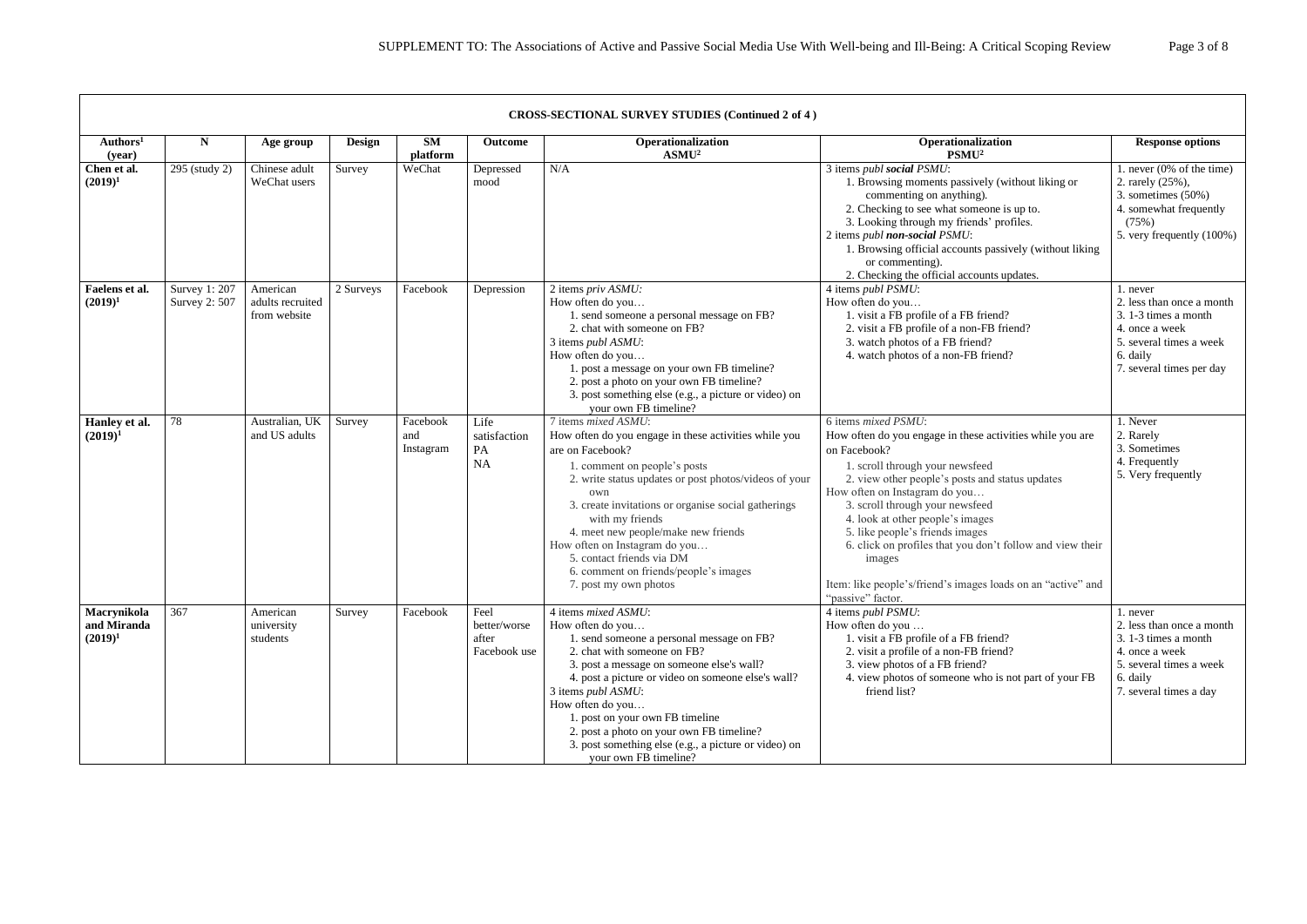|                                           |        |                                                         |        |                         |                                                | <b>CROSS-SECTIONAL SURVEY STUDIES (Continued 3 of 4)</b>                                                                                                                                                                                                                                      |                                                                                                                                                                                                                                                                                       |                                                                                                                                                                                                                                                                                              |
|-------------------------------------------|--------|---------------------------------------------------------|--------|-------------------------|------------------------------------------------|-----------------------------------------------------------------------------------------------------------------------------------------------------------------------------------------------------------------------------------------------------------------------------------------------|---------------------------------------------------------------------------------------------------------------------------------------------------------------------------------------------------------------------------------------------------------------------------------------|----------------------------------------------------------------------------------------------------------------------------------------------------------------------------------------------------------------------------------------------------------------------------------------------|
| Authors <sup>1</sup><br>(year)            | N      | Age group                                               | Design | <b>SM</b><br>platform   | <b>Outcome</b>                                 | Operationalization<br>ASMU <sup>2</sup>                                                                                                                                                                                                                                                       | Operationalization<br>PSMU <sup>2</sup>                                                                                                                                                                                                                                               | <b>Response options</b>                                                                                                                                                                                                                                                                      |
| Nisar et al.<br>(2019)                    | 399    | British adult<br>Facebook users                         | Survey | Facebook                | Depressive<br>symptoms                         | 6 items mixed ASMU:<br>In the past month, how often did you<br>1. post status update<br>2. post photos<br>3. share other users' content<br>4. post Your own Original Content<br>5. use Facebook messenger<br>Item: "comment on a friend's post" loaded on an<br>"active" and "passive" factor | 6 items publ PSMU:<br>In the past month, how often did you<br>1. log into Facebook<br>2. read your news feed<br>3. read a friend's status update<br>4. view a friend's photo<br>5. browse a friend's timeline                                                                         | 0. never<br>1. once a month<br>2. once every two weeks<br>3. once a week<br>4.4-6 time a week<br>5. once a day<br>6. more than once a day                                                                                                                                                    |
| <b>Thorisdottir et</b><br>al. (2019)      | 10,563 | Icelandic<br>adolescents                                | Survey | Unspecified/<br>General | Depressed<br>mood                              | 3 items mixed ASMU:<br>How often do you<br>1. send a private message, picture, video, or chat on<br>social media?<br>2. send a private message, picture, video or chat that<br>disappears after being seen?<br>3. post a picture or a video from your life?                                   | 3 items publ PSMU:<br>How often do you<br>1. look at your friends' profiles or social media<br>accounts?<br>2. browse social media profiles or accounts of people<br>who you do not know?<br>3. post other than pictures on social media, such as<br>links games, news, or web pages? | 1. never<br>2. 1 x a month or less<br>$3.1x$ a week<br>4. few times a week<br>5.1 x a day<br>6. 2-5 x a day<br>7. several times a day                                                                                                                                                        |
| <b>Escobar-Viera</b><br>et al. $(2018)^1$ | 702    | Largely<br>American adult<br>Reddit users               | Survey | Unspecified/<br>General | Depressive<br>symptoms                         | 3 items $publ$ ASMU:<br>How often do you engage in<br>1. posting your own content (e.g., tweet, status<br>update)?<br>2. commenting on, or responding to someone else's<br>content?<br>3. sharing others' content (e.g., retweet, share posts<br>or status updates)                           | 3 items publ PSMU:<br>How often do you engage in<br>1. reading discussions?<br>2. reading comments/reviews?<br>3. watching videos or viewing pictures?<br>Item: like/favor/vote/comment on or respond to someone<br>elses' content loaded on an "active" and "passive" factor         | 1. never<br>2. less than once a week<br>3. once a week<br>4. 2–6 times a week<br>5. once a day<br>6. several times a day                                                                                                                                                                     |
| Fardouly et al.<br>(2018)                 | 528    | Australian<br>preadolescents<br>$(10-12 \text{ years})$ | Survey | Unspecified/<br>General | Depressive<br>symptoms<br>Life<br>satisfaction | N/A                                                                                                                                                                                                                                                                                           | 2 items publ PSMU:<br>How long do you spend browsing social media (e.g.,<br>Instagram, Facebook) on a normal<br>1. weekday/school day (i.e., Monday-Friday)?<br>2. day of the weekend (i.e., Saturday or Sunday)                                                                      | $0.$ no time<br>1. less than 5 min<br>$2.5 - 15$ min<br>3.15-30 min<br>4.30 min-1h<br>$5.1-2h$<br>$6.2 - 4h$<br>$7.4 - 6h$<br>$8.6 - 8h$<br>$9.8 - 10h$<br>10. 10-12h or more                                                                                                                |
| Giagkou et al.<br>$(2018)^1$              | 196    | <b>Mostly British</b><br>adult FB users                 | Survey | Facebook                | Life<br>satisfaction                           | N/A                                                                                                                                                                                                                                                                                           | 3 items publ PSMU:<br>On FB, how often do you<br>1. look through the news feed?<br>2. look through the conversations your friends are<br>having?<br>3. browse the profiles of others?                                                                                                 | 1. never (I do not use FB)<br>2. rarely (less than once<br>per month)<br>3. less rarely (once per<br>month)<br>4. sometimes (every 1-2)<br>times per week)<br>5. frequently (every 3-5)<br>times per week)<br>6. very frequently (every<br>day)<br>7. always (several times a<br>day) a day. |

 $\Gamma$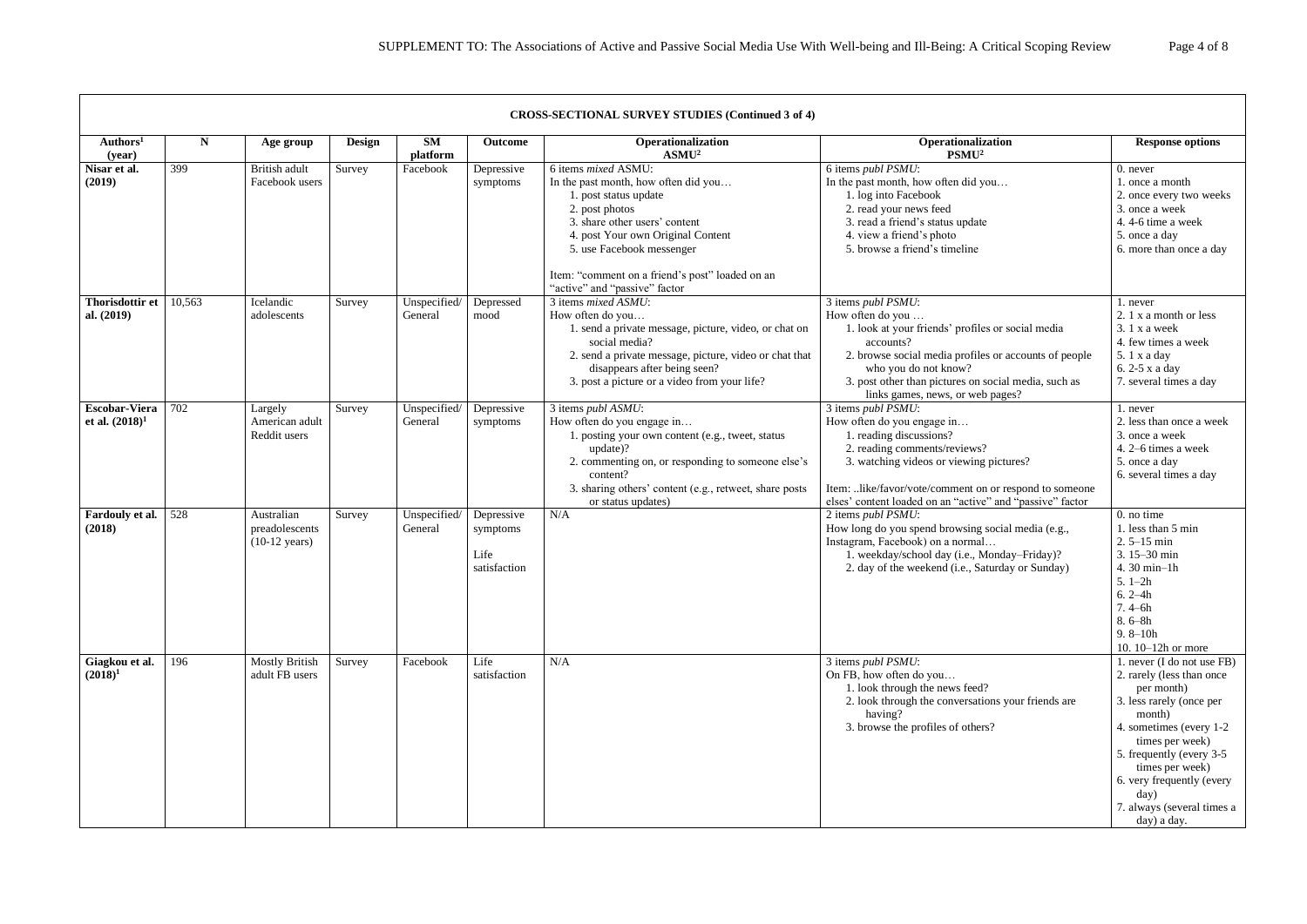|                                | <b>CROSS-SECTIONAL SURVEY STUDIES (Continued 4 of 4)</b> |                                                       |               |                         |                                         |                                                                                                                                                                                                                                                                                                                                                                                                                                       |                                                                                                                                                                                                                                                                                                                                                                                                                                                                        |                                                                                                                                                                                                               |  |  |  |  |
|--------------------------------|----------------------------------------------------------|-------------------------------------------------------|---------------|-------------------------|-----------------------------------------|---------------------------------------------------------------------------------------------------------------------------------------------------------------------------------------------------------------------------------------------------------------------------------------------------------------------------------------------------------------------------------------------------------------------------------------|------------------------------------------------------------------------------------------------------------------------------------------------------------------------------------------------------------------------------------------------------------------------------------------------------------------------------------------------------------------------------------------------------------------------------------------------------------------------|---------------------------------------------------------------------------------------------------------------------------------------------------------------------------------------------------------------|--|--|--|--|
| Authors <sup>1</sup><br>(year) | $\mathbf N$                                              | Age group                                             | <b>Design</b> | <b>SM</b><br>platform   | <b>Outcome</b>                          | Operationalization<br>ASMU <sup>2</sup>                                                                                                                                                                                                                                                                                                                                                                                               | Operationalization<br>PSMU <sup>2</sup>                                                                                                                                                                                                                                                                                                                                                                                                                                | <b>Response options</b>                                                                                                                                                                                       |  |  |  |  |
| Ding et al.<br>(2017)          | 707                                                      | Chinese<br>university<br>students                     | Survey        | Unspecified/<br>General | Subjective<br>well-being                | N/A                                                                                                                                                                                                                                                                                                                                                                                                                                   | 5 items publ PSMU<br>1. I am very active on social network sites<br>2. I often comment on friends' posts or status<br>3. I often browse social network sites but don't post<br>status updates<br>4. I rarely interact with others on social network sites<br>5. I am relatively passive in social network sites                                                                                                                                                        | 1. strongly disagree<br>5. strongly agree                                                                                                                                                                     |  |  |  |  |
| Gerson et al.<br>(2017)        | 1:234<br>2 w1: 276<br>2 w2: 245                          | American and<br>UK adults                             | Survey        | Facebook                | Life<br>satisfaction<br>PA<br><b>NA</b> | 5 items mixed social ASMU<br>How frequently do you engage in<br>1. posting status updates<br>2. commenting (on statuses, wall posts, pictures, etc)<br>3. chatting on FB chat<br>4. posting photos<br>5. browsing the newsfeed actively (liking and<br>commenting on posts, pictures, and updates)<br>4 items publ non-social ASMU<br>1. creating or RSVPing to events<br>2. tagging photos<br>3. posting videos<br>4. tagging videos | 4 items publ PSMU<br>How frequently do you engage in<br>checking to see what someone is up to<br>2.<br>viewing photos<br>browsing the newsfeed passively (without liking or<br>commenting on anything)<br>looking through my friends' profiles<br>4.                                                                                                                                                                                                                   | 1. never $(0\%)$<br>2. rarely $(25%)$ "<br>3. sometimes $(50\%)$<br>4. somewhat frequently<br>(75%)<br>5. very frequently (close<br>to 100%)                                                                  |  |  |  |  |
| Hanna et al.<br>$(2017)^1$     | 1104                                                     | American<br>undergraduates<br>$(17-24 \text{ years})$ | Survey        | Facebook                | Depression                              | 8 items publ ASMU<br>How frequently do you<br>1. post pictures?<br>2. tag people in pictures you post?<br>3. update your status?<br>4. change your profile picture?<br>5. edit your profile?<br>6. make a public comment in response to someone's<br>status update?<br>7. make a public comment on someone's profile?<br>How frequently<br>8. do people tag you in pictures?                                                          | 6 items publ PSMU<br>On an average visit to Facebook<br>1. how many distinct stories/status updates in your feed<br>do you read?<br>2. how many distinct updates do you click on to read all<br>the responses?<br>3. how many photos posted by contacts do you click<br>on?<br>4. how many distinct profiles do you look at?<br>5. how many times do you "like" what someone has<br>posted?<br>6. how many distinct conversations between other<br>people do you read? | ASMU<br>0. never<br>1. rarely<br>2. few times a year<br>3. few times a month<br>4. almost every day<br>5. several times a day<br><b>PSMU</b><br>1.0<br>$2.1-2$<br>$3.3-6$<br>$4.7 - 10$<br>5.11-15<br>$6.15+$ |  |  |  |  |
| Wang et al.<br>(2017)          | 696                                                      | Chinese<br>undergraduates<br>$(17-24 \text{ years})$  | Survey        | WeChat,<br>Qzone        | Subjective<br>well-being                | N/A                                                                                                                                                                                                                                                                                                                                                                                                                                   | $3$ items publ PSMU<br>How frequently do you view<br>1. other's photos when loggin on SNSs?<br>2. other's updates when logging on SNSs?<br>3. comments on your friends' wall?                                                                                                                                                                                                                                                                                          | 1. never<br>2. rarely (once a month<br>or less)<br>3. sometimes (once a<br>week or less)<br>4. often (several times a<br>week)<br>5. almost every time I log<br>on                                            |  |  |  |  |

<sup>1</sup>Author(s) provided additional information that may not be available in their articles.

 ${}^{2}N/A$  = not measured.

 $\Gamma$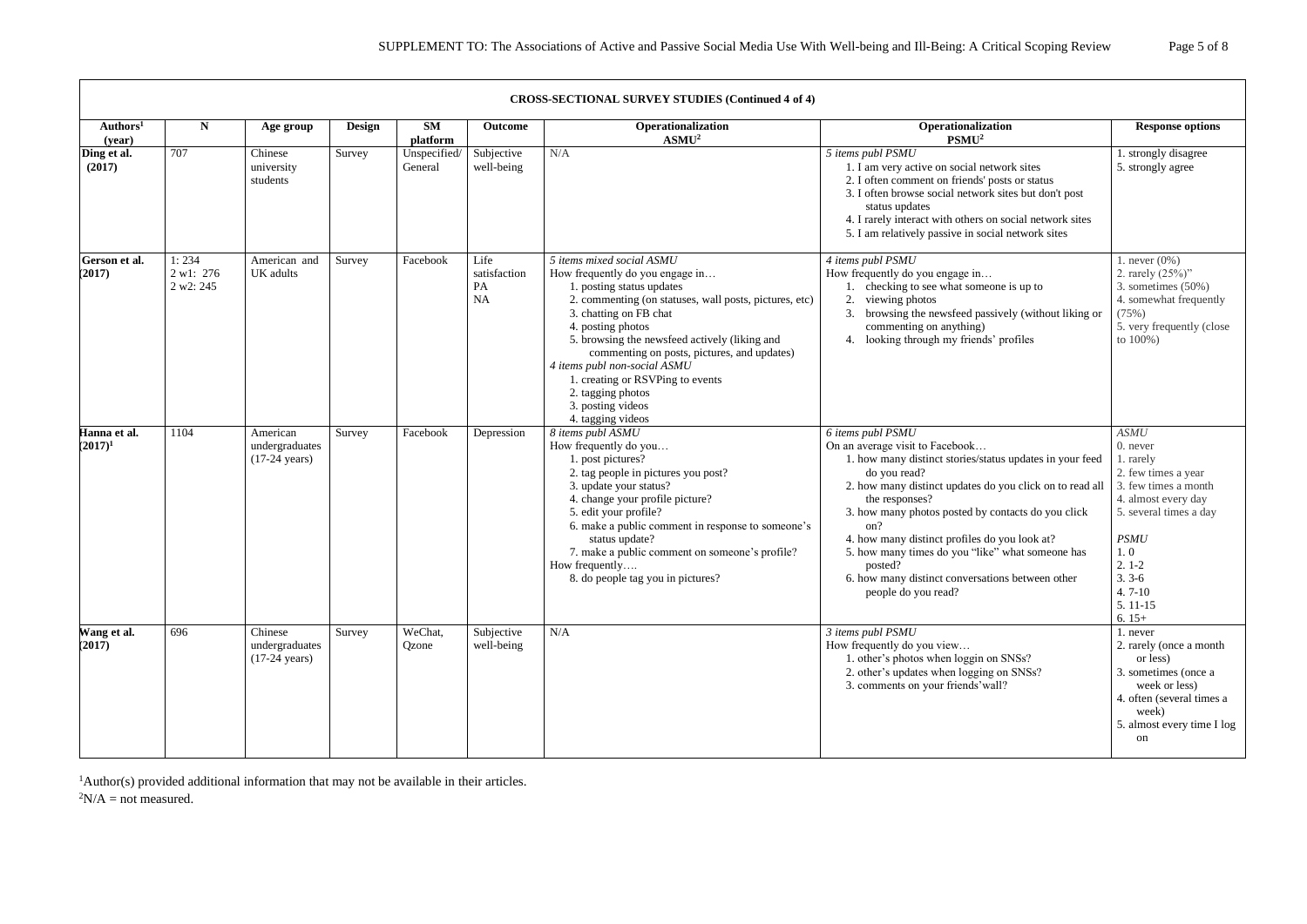|                                                     |           |                                   |                                         |                                   |                                    | <b>LONGITUDINAL SURVEY STUDIES</b> $(n = 6)$                                                                                                                                                                                                                                                                                               |                                                                                                                                                                                                                                                                                                                                                                                                                                                                                                                   |                                                                                                                                                                        |
|-----------------------------------------------------|-----------|-----------------------------------|-----------------------------------------|-----------------------------------|------------------------------------|--------------------------------------------------------------------------------------------------------------------------------------------------------------------------------------------------------------------------------------------------------------------------------------------------------------------------------------------|-------------------------------------------------------------------------------------------------------------------------------------------------------------------------------------------------------------------------------------------------------------------------------------------------------------------------------------------------------------------------------------------------------------------------------------------------------------------------------------------------------------------|------------------------------------------------------------------------------------------------------------------------------------------------------------------------|
| Authors <sup>1</sup><br>(year)                      | ${\bf N}$ | Age group                         | Design                                  | <b>SM</b><br>platform             | <b>Outcome</b>                     | Operationalization<br>ASMU <sup>2</sup>                                                                                                                                                                                                                                                                                                    | Operationalization<br>PSMU <sup>2</sup>                                                                                                                                                                                                                                                                                                                                                                                                                                                                           | <b>Response options</b>                                                                                                                                                |
| <b>Frison and</b><br><b>Eggermont</b><br>$(2020)^1$ | 1612      | Belgian<br>adolescents            | 2-wave<br>survey (one<br>year lag)      | Facebook                          | Depressed<br>mood                  | 2 items private ASMU:<br>How often do you<br>1. send someone a personal message on FB?<br>2. chat with someone on FB?<br>3 items <i>public ASMU</i> :<br>How often do you<br>1. post on your own FB timeline?<br>2. post a photo on your own FB timeline?<br>3. post something else (e.g., a picture or video) on your<br>own FB timeline? | 4 items <i>publ PSMU</i> :<br>How often do you<br>1. visit a profile of a FB friend?<br>2. visit a profile of a non-FB friend?<br>3. watch photos of a FB friend?<br>4. watch photos of a non-FB friend?                                                                                                                                                                                                                                                                                                          | 1. never<br>2. more than once a month<br>$3.1 - 3$ times a month<br>4. once a week<br>5. more than once a week<br>6. daily<br>7. several times a day                   |
| Puukko et al.<br>$(2020)^1$                         | 2891      | Finnish<br>adolescents            | 5-wave<br>survey<br>(yearly lags)       | general                           | Unspecified/Depressive<br>symptoms | 4 items mixed ASMU:<br>1. I follow my friends' profiles, pictures, and updates<br>2. I update my status and share content with others<br>3. I chat (e.g., WhatsApp, FB, e-mail<br>4. I share pictures and picture updates of my doings<br>taken with my phone (e.g., Instagram)                                                            | N/A                                                                                                                                                                                                                                                                                                                                                                                                                                                                                                               | 1. never<br>2. couple of times a year<br>3. monthly<br>4. weekly<br>5. daily<br>6. many times a day<br>7. all the time                                                 |
| Zhang et al.<br>$(2020)^1$                          | 266       | Chinese<br>university<br>students | 2-wave<br>survey (one-<br>year lag)     | Unspecified/Negative<br>General   | emotions                           | 3 items publ ASMU:<br>On average, how often do you<br>1. update your status?<br>2. upload pictures?<br>3. comment on a friend's post?                                                                                                                                                                                                      | 6 items publ PSMU:<br>On average, how<br>1. many times do you read/check other people's status<br>updates?<br>2. much time each day do you read/check other people's<br>status updates?<br>3. often do you visit a friend's profile?<br>4. often do you visit a person's profile that you have lost<br>touch with/no longer have physical contact with?<br>5. often do you visit someone's profile that you do not<br>know (e.g., a friend of a friend)?<br>6. often do you view photos your friends have posted? | l. never<br>2. rarely (once a month or less)<br>3. sometimes (once a week<br>or less)<br>4. often (several times a week)<br>5. very frequently (once a day or<br>more) |
| Scherr et al.<br>(2019)                             | 841       | German<br>adult<br>FB users       | 2-wave suvey Facebook<br>(one year lag) |                                   | Depression                         | N/A                                                                                                                                                                                                                                                                                                                                        | 2 items $publ$ $PSMU$ :<br>How often do you<br>1. look through others' FB profiles?<br>2. look through others' conversations?                                                                                                                                                                                                                                                                                                                                                                                     | . never<br>7. very frequently.                                                                                                                                         |
| Wang et al.<br>$(2019)^1$                           | 266       | Chinese<br>university<br>students | 2-wave<br>survey (one<br>year lag)      | Qzone                             | Life<br>satisfaction<br>Depression | (see 3 items <i>publ ASMU</i> , Zhang et al. 2020).                                                                                                                                                                                                                                                                                        | (see 6 items <i>publ PSMU</i> , Zhang et al. 2020).                                                                                                                                                                                                                                                                                                                                                                                                                                                               | (see Zhang et al. 2020).                                                                                                                                               |
| Wang et al.<br>$(2018)^1$                           | 265       | Chinese<br>university<br>students | 2-wave<br>survey<br>(one-year lag)      | Unspecified/Subjective<br>General | well-being                         | (see 3 items <i>publ ASMU</i> , Zhang et al. 2020).                                                                                                                                                                                                                                                                                        | (see 6 items <i>publ PSMU</i> , Zhang et al. 2020).                                                                                                                                                                                                                                                                                                                                                                                                                                                               | (see Zhang et al. 2020).                                                                                                                                               |

<sup>1</sup>Author(s) provided additional information that may not be available in their articles.

 ${}^{2}N/A$  = not measured.

Г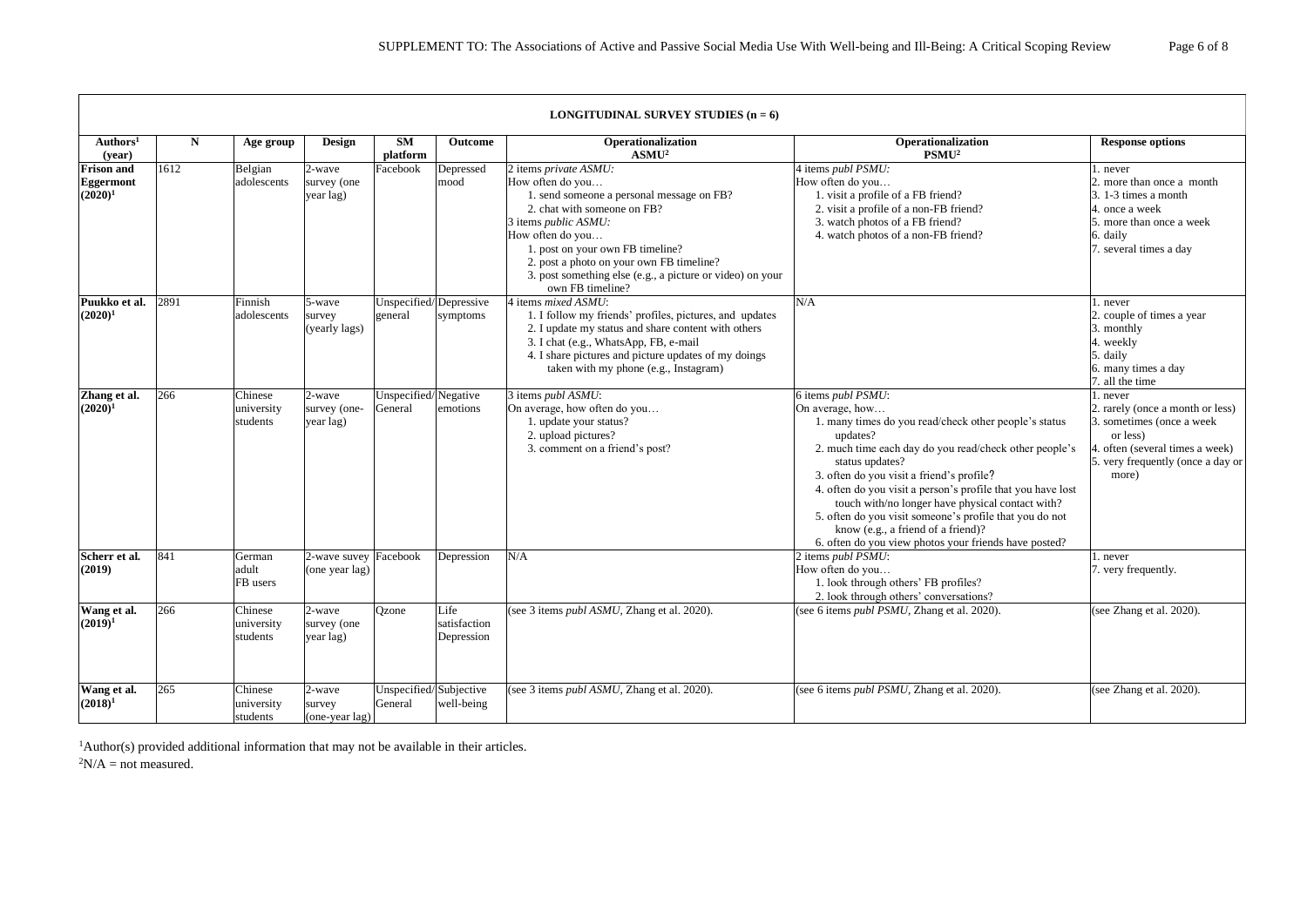|                                 |       |                                                   |                      |                                                        |                                  | <b>EXPERIENCE SAMPLING STUDIES <math>(n = 7)</math></b>                                                                                                                                                                                                                                                                                                                       |                                                                                                                                                                                                                                                                                                                                                               |                                                                 |
|---------------------------------|-------|---------------------------------------------------|----------------------|--------------------------------------------------------|----------------------------------|-------------------------------------------------------------------------------------------------------------------------------------------------------------------------------------------------------------------------------------------------------------------------------------------------------------------------------------------------------------------------------|---------------------------------------------------------------------------------------------------------------------------------------------------------------------------------------------------------------------------------------------------------------------------------------------------------------------------------------------------------------|-----------------------------------------------------------------|
| Authors <sup>1</sup><br>(year)  | N     | Age group                                         | Design               | <b>SM</b><br>platform                                  | Outcome                          | Operationalization<br>ASMU <sup>2</sup>                                                                                                                                                                                                                                                                                                                                       | Operationalization<br>PSMU <sup>2</sup>                                                                                                                                                                                                                                                                                                                       | Response options <sup>1</sup>                                   |
| Beyens et al.<br>(2021)         | 387   | Dutch<br>adolescents                              | <b>ESM</b>           | Summed<br>use of<br>Instagram,<br>Snapchat<br>WhatsApp | Affective<br>well-being          | 3 items priv ASMU:<br>How much time in the past hour have you spent sending<br>direct messages on Instagram?<br>2.<br>snaps on Snapchat?<br>3.<br>messages on WhatsApp?                                                                                                                                                                                                       | 3 items priv PSMU:<br>How much time in the past hour have you spent<br>reading direct messages on Instagram?<br>viewing snaps of others on Snapchat?<br>reading messages on WhatsApp?<br>2 items publ PSMU:<br>How much time in the past hour have you spent<br>viewing posts/stories of others on Instagram?<br>viewing stories of others on Snapchat?<br>2. | Slider scale ranging from 0 to 60<br>min with 1-min. intervals. |
| Sun et al.<br>(2021)            | 110   | <b>British</b><br>adults<br>recruited via<br>FB   | <b>ESM</b>           | Unspecified/Well-being<br>General                      |                                  | l item publ ASMU:<br>Which of the following activities did you do today?<br>1. using social media actively (e.g., liking, up-<br>/downvoting, sharing, commenting, posting)                                                                                                                                                                                                   | 1 item publ PSMU:<br>Which of the following activities did you do today?<br>Using social media passively (e.g., scrolling/browsing<br>social media feeds/pages, reading/watching content)                                                                                                                                                                     | Half-hour increments from 0 to<br>$10+ hours.$                  |
| Beyens et al.<br>(2020)         | 63    | Dutch<br>adolescents                              | <b>ESM</b>           | Summed<br>use of<br>Instagram,<br>WhatsApp<br>Snapchat | Affective<br>well-being          | 4 items mixed ASMU:<br>How much time in the past hour have you spent<br>1. posting on your feed or sharing something in your<br>story on Instagram?<br>2. sending direct messages /chatting on Instagram?<br>3. sending WhatsApp messages?<br>4. sending snaps/messages or sharing something in your<br>story on Snapchat?<br>l item priv ASMU:<br>sending WhatsApp messages? | 3 items <i>mixed PSMU</i> :<br>How much time in the past hour have you spent<br>1. viewing posts/stories of others on Instagram<br>2. reading WhatsApp messages?<br>3. viewing snaps/stories/messages from others on<br>Snapchat?<br>l item priv PSMU:<br>1. reading WhatsApp messages?                                                                       | Slider scale ranging from 0 to 60<br>min with 5-min. intervals. |
| Choi and Kim $ 1:133$<br>(2020) | 2:117 | South-Korean ESM<br>student<br>Instagram<br>users |                      | Instagram                                              | Life<br>satisfaction<br>PA<br>NA | N/A                                                                                                                                                                                                                                                                                                                                                                           | l item <i>publ PSMU</i> :<br>Daily estimated exposure (in %) to posts featuring:<br>1. positive versus neutral, or negative content                                                                                                                                                                                                                           | % positive content out of all<br>content                        |
| Aalbers et al.<br>(2019)        | 125   | Dutch<br>university<br>Students                   | <b>ESM</b>           | Unspecified/Depressive<br>General                      | symptoms                         | item mixed ASMU:<br>1. How much time in the past 2 hours have you spent<br>using social media (posting, commenting, and direct<br>messaging)?                                                                                                                                                                                                                                 | 1 item mixed PSMU:<br>1. How much time in the past 2 hours have you spent<br>using social media without commenting, posting,<br>sharing, or chatting?                                                                                                                                                                                                         | Slider scale ranging from 0 (not<br>at all) to 100 (very much). |
| Wenninger et 162<br>al. (2019)  |       | German<br>adolescent<br>FB users                  | <b>ESM</b>           | Facebook                                               | (joviality)                      | Positive affect 1 item <i>publ ASMU</i> :<br>1. How many photo posts/status update messages did<br>you make today?                                                                                                                                                                                                                                                            | 1 item publ PSMU:<br>1. How much time did you spend on browsing today?                                                                                                                                                                                                                                                                                        | Self-reported hours and minutes<br>and frequencies.             |
| Bayer et al.<br>(2018)          | 154   | American<br>university<br>students                | ESM & FB<br>log data | Facebook                                               | Affective<br>well-being          | Publ ASMU:<br>Sum of following FB activities, based on logging for two<br>weeks:<br>1. status updates<br>2. wall posts<br>3. comments made by the participant                                                                                                                                                                                                                 | N/A                                                                                                                                                                                                                                                                                                                                                           | N/A                                                             |

<sup>1</sup>Author(s) provided additional information that may not be available in their articles.  ${}^{2}N/A = not$  measured.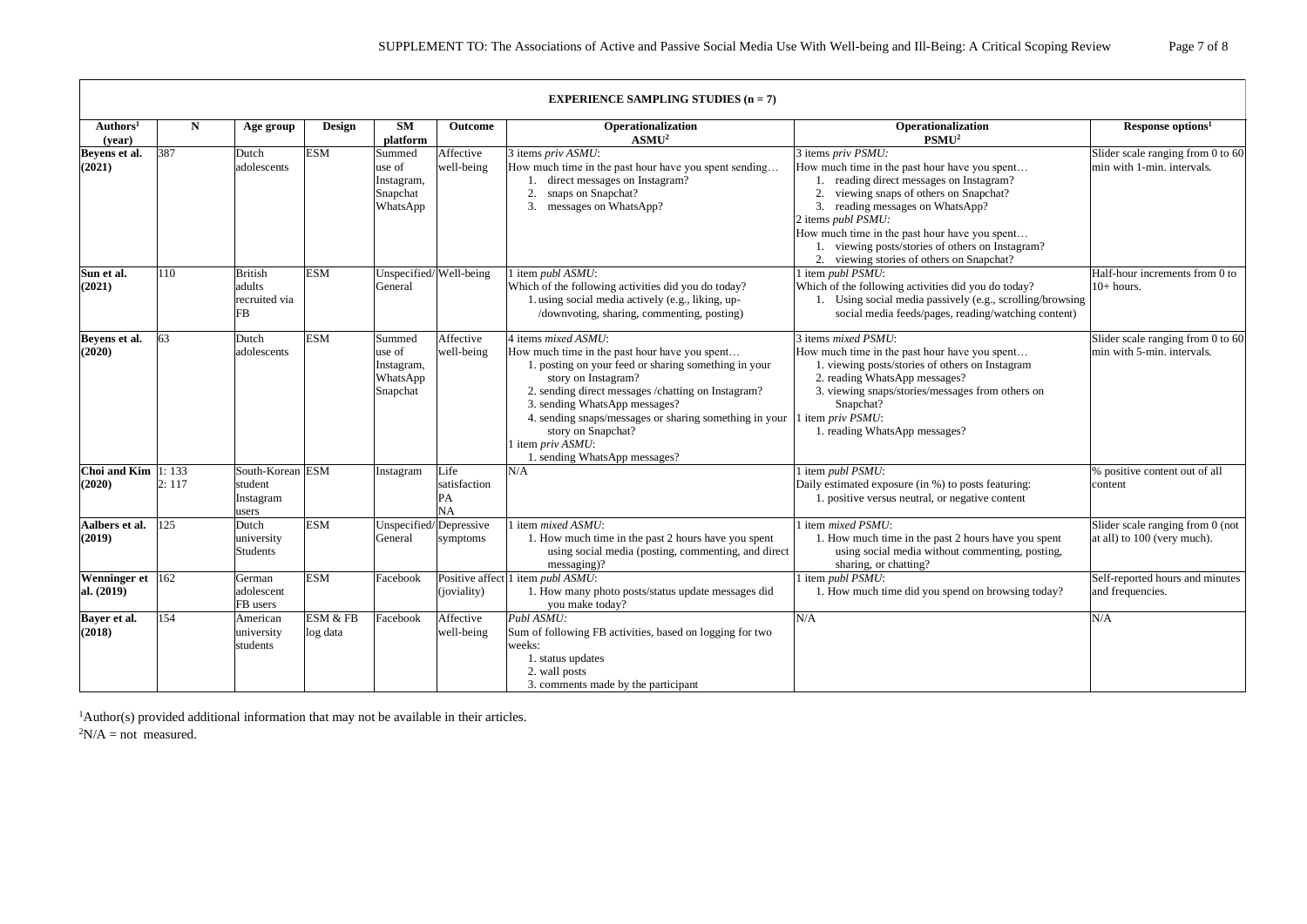|                                 | Experimments ( $n = 6$ ) |                                                         |                           |                                                                                                                                                                                                                                                                                                                                                    |                                        |  |  |  |  |
|---------------------------------|--------------------------|---------------------------------------------------------|---------------------------|----------------------------------------------------------------------------------------------------------------------------------------------------------------------------------------------------------------------------------------------------------------------------------------------------------------------------------------------------|----------------------------------------|--|--|--|--|
| <b>Authors</b><br>(year)        | $\mathbf N$              | Age group                                               | <b>SM</b> platform        | <b>Experimental design</b>                                                                                                                                                                                                                                                                                                                         | <b>Outcome</b>                         |  |  |  |  |
| <b>Burnell</b> et al.<br>(2020) | 405                      | American university students                            | Instagram                 | Three experimental conditions:<br>Browsing an Instagram profile of an acquaintance<br>Browsing an Instagram profile of an influencer<br>2.<br>3. Browsing one's own Instagram profile                                                                                                                                                              | <b>NA</b>                              |  |  |  |  |
| Meier et al.<br>(2020)          | 1:270<br>2:408           | German Instagram users (largely<br>university students) | Instagram                 | Study 1, two experimental conditions:<br>Weakly evocative nature and travel Insta posts<br>Strongly evocative nature and travel Insta posts<br>Study 2, three experimental conditions:<br>Weakly evocative nature and travel Insta posts<br>Moderately evocative nature and travel Insta posts<br>Strongly evocative nature and travel Insta posts | <b>NA</b><br>Exp. 2: Life satisfaction |  |  |  |  |
| <b>Alfasi</b> (2019)            | 80                       | Israeli Facebook users                                  | Facebook                  | Two conditions<br>Browsing Facebook news feed<br>2. Contol condition                                                                                                                                                                                                                                                                               | Depression                             |  |  |  |  |
| Hanley et al.<br>(2019)         | 78                       | Australian, UK and US adults                            | Facebook and<br>Instagram | Two conditions<br>1. No Facebook and Instagram use for one week (experimental)<br>2. Normal Facebook and Instagram use for one week (control)                                                                                                                                                                                                      | PA<br><b>NA</b><br>Life satisfaction   |  |  |  |  |
| <b>Yuen et al.</b> (2019) 312   |                          | American undergraduate<br>Facebook users                | Facebook                  | Four conditions<br>. Browse the Internet.<br>2. Passively browse others' Facebook profiles,<br>3. Actively communicate with others on Facebook via messages/posts<br>4. Update their own personal profile on Facebook.                                                                                                                             | PA<br><b>NA</b>                        |  |  |  |  |
| <b>Weinstein (2017)</b> 588     |                          | American highschool students                            | Instagram                 | Three experimental conditions:<br>Positive Instagram feeds of attractive strangers<br>2.<br>Positive Instagram feeds of attractive strangers preceded by a prime to remind participants of the highlight reel<br>of Instagram<br>Mixed positive and negative Insta feeds of attractive strangers                                                   | <b>NA</b>                              |  |  |  |  |

 ${}^{1}PA$  = positive affect, NA = negative affect

 $\Gamma$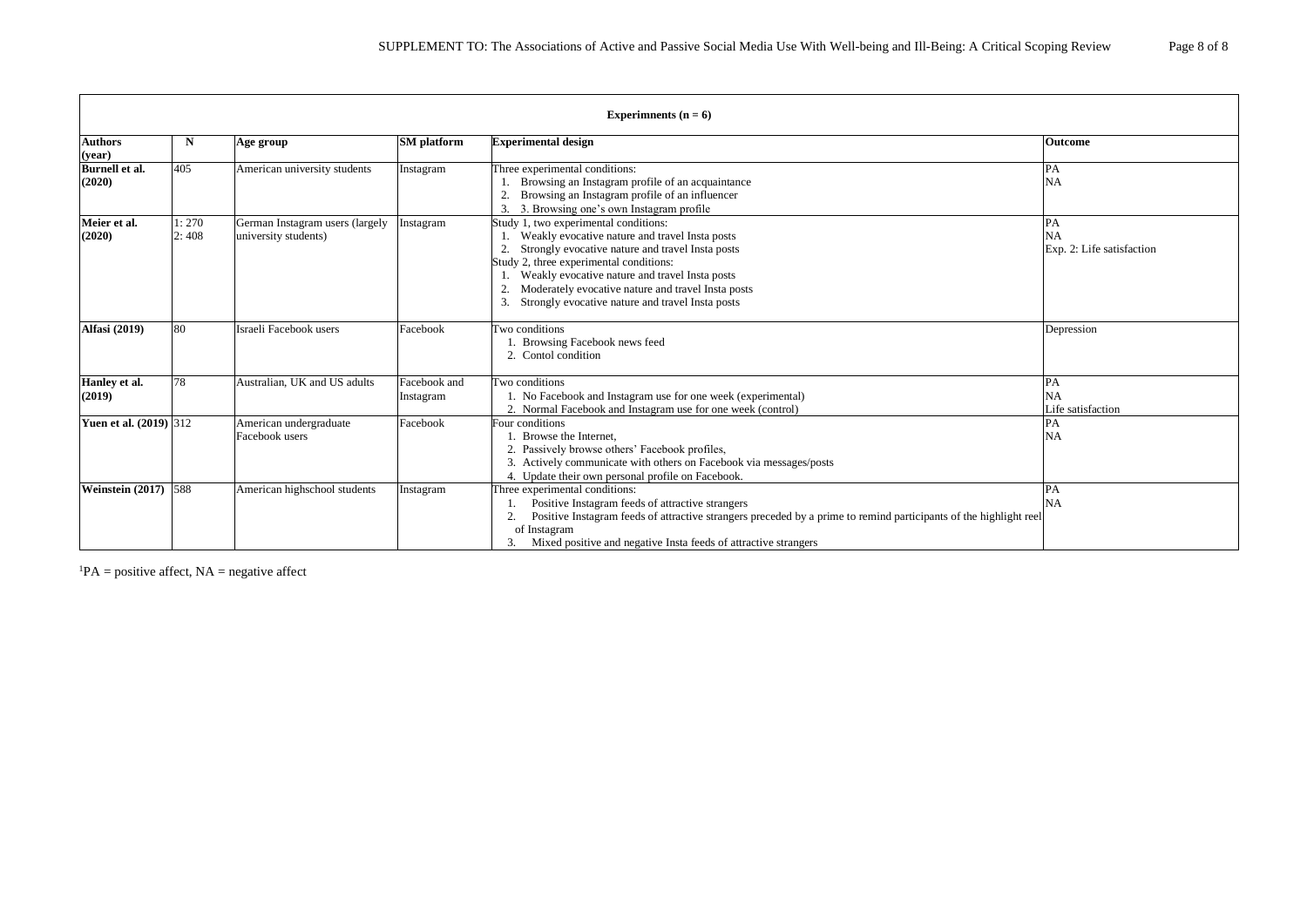# **Supplement B**

 $\sqrt{2}$ 

Means, Intercorrelations, and Associations of 45 Studies into Active (ASMU) and Passive Social Media Use (PSMU) with Well-Being and Ill-Being Indicators

|                                | CROSS-SECTIONAL SURVEY STUDIES $(n = 26)$   |                 |                                            |                         |                                                   |                                                                                                               |  |  |  |  |
|--------------------------------|---------------------------------------------|-----------------|--------------------------------------------|-------------------------|---------------------------------------------------|---------------------------------------------------------------------------------------------------------------|--|--|--|--|
| Authors <sup>1</sup><br>(year) | $\text{ASMU} \rightarrow \text{Well-Being}$ |                 | $PSMU \rightarrow Well-Being$              |                         | <b>Intercorrelation</b><br>PSMU&ASMU <sup>2</sup> | Means (M) $\&$<br>Ratio PSMU:ASMU <sup>3-4</sup>                                                              |  |  |  |  |
| Dibb and<br>Foster $(2021)^1$  | Publ ASMU $\rightarrow$ depression:         | $r = .00$ ns    | Publ PSMU $\rightarrow$ depression:        | $r = .17^*$             | $r = .39$                                         | M publ PSMU: $3.19 \approx$ sometimes<br>M publ ASMU: 2.41 $\approx$ rarely<br>Ratio: 1.32                    |  |  |  |  |
| Jarman et al.<br>(2021)        | Publ ASMU $\rightarrow$ life satisfaction:  | $r = -.06^*$    | Publ PSMU $\rightarrow$ life satisfaction: | $r = -.05$ ns $r = .12$ |                                                   | PSMU/ASMU scales are dichotomized (0-1)<br>$M$ publ PSMU: $0.87$<br>$M$ publ ASMU: 0.11<br><b>Ratio: 7.90</b> |  |  |  |  |
| Lin et al.<br>(2021)           | N/A                                         |                 | Publ PSMU $\rightarrow$ life satisfaction: | $r = -.16^{**}$         | N/A                                               | $M$ publ PSMU: 3.05<br>Ratio: N/A                                                                             |  |  |  |  |
| Marengo et al.<br>(2021)       | Publ ASMU $\rightarrow$ happiness:          | $r = -.06^{**}$ | N/A                                        |                         | N/A                                               | M publ ASMU: $27.20 \approx 1x$ per 3 days<br>Ratio: N/A                                                      |  |  |  |  |
| Masciantonio                   | Publ ASMU $\rightarrow$ positive affect:    |                 | Publ PSMU $\rightarrow$ positive affect:   |                         | Publ ASMU & PSMU                                  | $M$ publ PSMU Instagram: 4.36                                                                                 |  |  |  |  |
| et al. (2021)                  | Instagram                                   | $r = -.04$ ns   | Instagram                                  | $r = -.01$ ns           | Instagram<br>$r = -.37$                           | $M$ publ ASMU Instagram: 4.06                                                                                 |  |  |  |  |
|                                | Facebook                                    | $r = .06$ ns    | Facebook                                   | $r = -.08^*$            | Facebook<br>$r = -.37$                            | $M$ publ PSMU Facebook: 5.01                                                                                  |  |  |  |  |
|                                | Twitter                                     | $r = -.03$ ns   | Twitter                                    | $r = .00$ ns            | Twitter<br>$r = -.27$                             | M publ ASMU Facebook: 2.45                                                                                    |  |  |  |  |
|                                | <b>TikTok</b>                               | $r = .03$ ns    | <b>TikTok</b>                              | $r = .07$ ns            | <b>TikTok</b><br>$r = -.39$                       | M publ PSMU Twitter: 4.78<br>M publ ASMU Twitter: 3.47                                                        |  |  |  |  |
|                                | Publ ASMU $\rightarrow$ negative affect:    |                 | Publ PSMU $\rightarrow$ negative affect:   |                         |                                                   | $M$ publ PSMU TikTok: 5.43                                                                                    |  |  |  |  |
|                                | Instagram                                   | $r = .13***$    | Instagram                                  | $r = -.03$ ns           |                                                   | M publ ASMU TikTok: 2.48                                                                                      |  |  |  |  |
|                                | Facebook                                    | $r = .08^*$     | Facebook                                   | $r = .05$ ns            |                                                   | Ratio (overall): 1.67                                                                                         |  |  |  |  |
|                                | Twitter                                     | $r = .08$ ns    | Twitter                                    | $r = -.03$ ns           |                                                   |                                                                                                               |  |  |  |  |
|                                | <b>TikTok</b>                               | $r = -.06$ ns   | <b>TikTok</b>                              | $r = .10$ ns            |                                                   |                                                                                                               |  |  |  |  |
|                                | Publ ASMU $\rightarrow$ life satisfaction:  |                 | Publ PSMU $\rightarrow$ life satisfaction: |                         |                                                   |                                                                                                               |  |  |  |  |
|                                | Instagram                                   | $r = -.02$ ns   | Instagram                                  | $r = .00$ ns            |                                                   |                                                                                                               |  |  |  |  |
|                                | Facebook                                    | $r = .03$ ns    | Facebook                                   | $r = -.01$ ns           |                                                   |                                                                                                               |  |  |  |  |
|                                | Twitter                                     | $r = -.08$ ns   | Twitter                                    | $r = .02$ ns            |                                                   |                                                                                                               |  |  |  |  |
|                                | <b>TikTok</b>                               | $r = .04$ ns    | <b>TikTok</b>                              | $r = -.03$ ns           |                                                   |                                                                                                               |  |  |  |  |
| Pang (2021)                    | Mixed ASMU $\rightarrow$ depressed mood:    | $r = -.02$ ns   | Publ PSMU $\rightarrow$ depressed mood:    | $r = .07**$             | N/A                                               | $M$ publ PSMU: 3.36<br>$M$ mixed ASMU: 2.93<br>Ratio: N/A                                                     |  |  |  |  |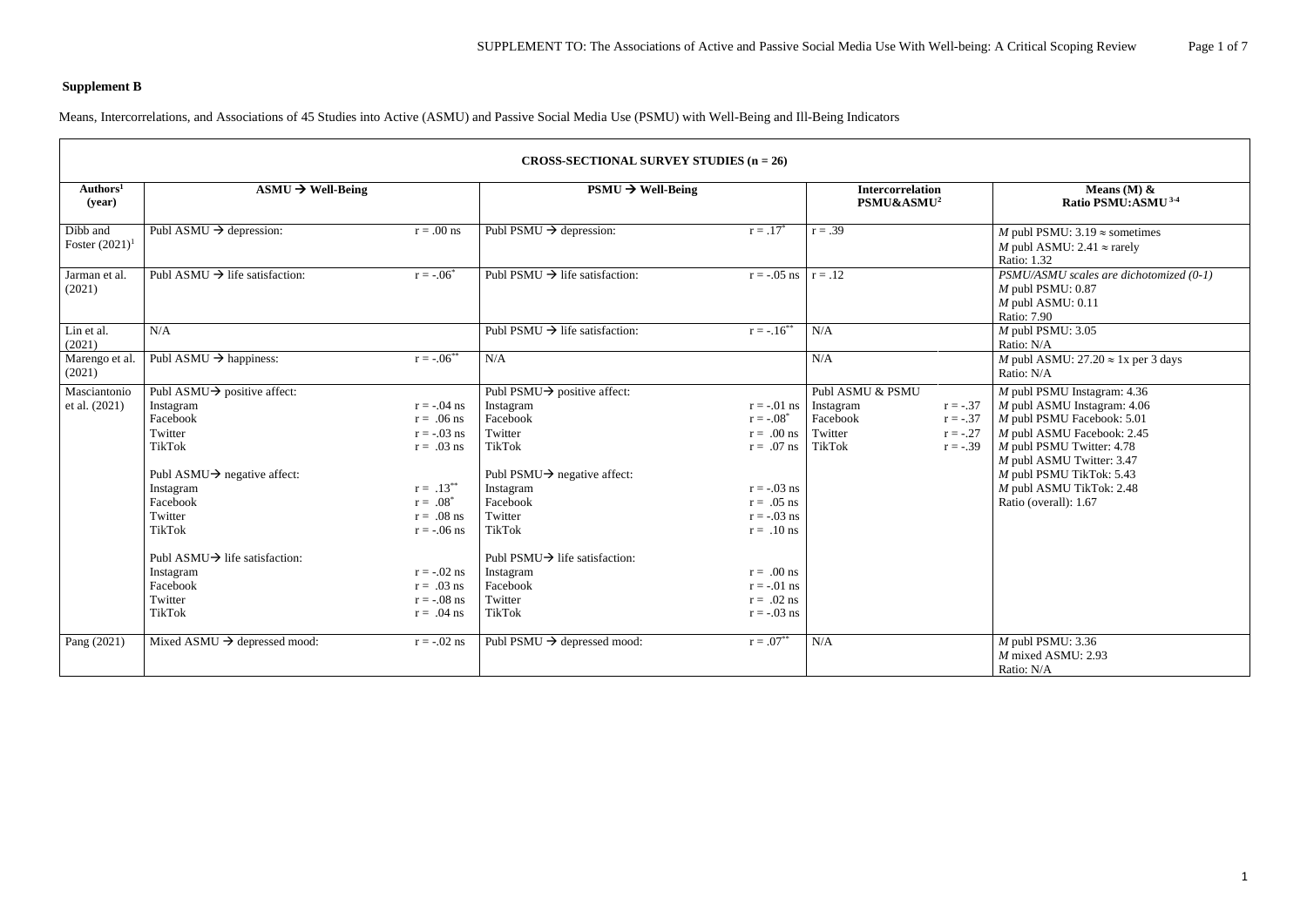|                                         |                                                                                                                                                                                                                                                                                                                                 |                                                                                                | <b>CROSS-SECTIONAL SURVEY STUDIES (Continued 2 of 4)</b>                                                                                                                                                                                         |                                                                   |                                                                                                                                      |                                                                                                                                                                                                                                                                                                                                                                  |
|-----------------------------------------|---------------------------------------------------------------------------------------------------------------------------------------------------------------------------------------------------------------------------------------------------------------------------------------------------------------------------------|------------------------------------------------------------------------------------------------|--------------------------------------------------------------------------------------------------------------------------------------------------------------------------------------------------------------------------------------------------|-------------------------------------------------------------------|--------------------------------------------------------------------------------------------------------------------------------------|------------------------------------------------------------------------------------------------------------------------------------------------------------------------------------------------------------------------------------------------------------------------------------------------------------------------------------------------------------------|
| Authors <sup>1</sup><br>(year)          | $\text{ASMU} \rightarrow \text{Well-Being}$                                                                                                                                                                                                                                                                                     |                                                                                                | $PSMU \rightarrow Well-Being$                                                                                                                                                                                                                    |                                                                   | <b>Intercorrelation</b><br>PSMU&ASMU <sup>2</sup>                                                                                    | Means (M) $\&$<br>Ratio PSMU:ASMU <sup>3-4</sup>                                                                                                                                                                                                                                                                                                                 |
| Sakurai et al.<br>$(2021)^1$            | Priv ASMU: (Line) $\rightarrow$ subjective well-being:<br>Publ ASMU: (Facebook) $\rightarrow$ subjective well-being:<br>Publ ASMU: (Instagram) $\rightarrow$ subjective well-being:<br>Publ ASMU: (Twitter) $\rightarrow$ subjective well-being:                                                                                | $r = .04^{**}$<br>$r = .06^{**}$<br>$r = .05***$<br>$r = -.01$ ns                              | Priv PSMU: (Line) $\rightarrow$ subjective well-being:<br>Publ PSMU: (Facebook) $\rightarrow$ subjective well-being:<br>Publ PSMU: (Instagram) $\rightarrow$ subjective well-being:<br>Publ PSMU: (Twitter) $\rightarrow$ subjective well-being: | $r = .06^{**}$<br>$r = .05***$<br>$r = .06^{**}$<br>$r = -.00$ ns | Priv PSMU & ASMU<br>(Line)<br>$r = .75$<br>Publ PSMU:ASMU<br>$r = .44$<br>Facebook<br>$r = .48$<br>Instagram<br>Twitter<br>$r = .53$ | PSMU/ASMU scales are dichotomized (0-1)<br>$M$ priv PSMU (Line): 0.55<br>$M$ priv ASMU (Line): 0.64<br><b>Ratio: 0.86</b><br>$M$ publ PSMU (Facebook): 0.16<br>M publ ASMU (Facebook): 0.04<br>$M$ publ PSMU (Instagram): $0.20$<br>$M$ publ ASMU (Instagram): $0.06$<br>$M$ publ PSMU (Twitter): 0.22<br>$M$ publ ASMU (Twitter): 0.08<br>Ratio (overall): 3.35 |
| Trifiro &<br>Prena (2021)               | Mixed ASMU $\rightarrow$ life satisfaction                                                                                                                                                                                                                                                                                      | $r=.15***$                                                                                     | N/A                                                                                                                                                                                                                                              |                                                                   | N/A                                                                                                                                  | <i>M</i> mixed ASMU: $3.01 \approx$ sometimes<br>Ratio: N/A                                                                                                                                                                                                                                                                                                      |
| Maclean et al.<br>(2020)                | Publ ASMU<br>Instagram photo sharing of oneself in the past week<br>$\rightarrow$ well-being:<br>Instagram photo sharing of non-self in the past<br>week $\rightarrow$ well-being:                                                                                                                                              | $r = .13$<br>$r = .00$                                                                         | N/A                                                                                                                                                                                                                                              |                                                                   | N/A                                                                                                                                  | N/A                                                                                                                                                                                                                                                                                                                                                              |
| Lian et al.<br>(2020)                   | Mixed ASMU $\rightarrow$ life satisfaction:                                                                                                                                                                                                                                                                                     | $r = .26$                                                                                      | N/A                                                                                                                                                                                                                                              |                                                                   | N/A                                                                                                                                  | <i>M</i> mixed ASMU: 3.43 $\approx$ one a week<br>Ratio: N/A                                                                                                                                                                                                                                                                                                     |
| Tosun and<br>Kaşdarma<br>(2020)         | N/A                                                                                                                                                                                                                                                                                                                             |                                                                                                | Publ PSMU overall $\rightarrow$ depression:<br>Publ PSMU with close friends $\rightarrow$ depression:<br>Publ PSMU with acquaintances $\rightarrow$ depression:                                                                                  | $r = -.06$ ns $\vert$ N/A<br>$r = .12$ ns<br>$r = -.07$ ns        |                                                                                                                                      | <i>M</i> publ PSMU overall: $2.81 \approx$ sometimes<br><i>M</i> publ PSMU close friends: $2.91 \approx$ sometimes<br><i>M</i> publ PSMU acquaintances: $2.73 \approx$ sometimes<br>Ratio: N/A                                                                                                                                                                   |
| Yang (2020)                             | Publ ASMU $\rightarrow$ subjective happiness:                                                                                                                                                                                                                                                                                   | $r = .04$ ns                                                                                   | Publ PSMU $\rightarrow$ subjective happiness:                                                                                                                                                                                                    | $r = .01$ ns                                                      | $r = .55$                                                                                                                            | $M$ publ PSMU: 77.60 min per day<br>M publ ASMU: 25.66 min per day<br>Ratio: 3.02                                                                                                                                                                                                                                                                                |
| Brailovskaia<br>& Margraf<br>$(2019)^1$ | Self-reports<br>Mixed ASMU $\rightarrow$ subjective happiness:<br>Mixed ASMU $\rightarrow$ depression symptoms:<br>Objective data<br># Albums $\rightarrow$ subjective happiness:<br># Albums $\rightarrow$ depression symptoms:<br># Photos $\rightarrow$ subjective happiness:<br># Photos $\rightarrow$ depression symptoms: | $r = .09$ ns<br>$r = -.05$ ns<br>$r = .12^*$<br>$r = -.07$ ns<br>$r = .06$ ns<br>$r = -.04$ ns | N/A                                                                                                                                                                                                                                              |                                                                   | $\rm N/A$                                                                                                                            | M publ ASMU: 3.62<br>M # albums: $5.4$<br>$M \#$ photos: 110.1<br>Ratio: N/A                                                                                                                                                                                                                                                                                     |
| Burnell et al.<br>(2019)                | N/A                                                                                                                                                                                                                                                                                                                             |                                                                                                | Publ PSMU $\rightarrow$ depressive symptoms:                                                                                                                                                                                                     | $r = .11^*$                                                       | N/A                                                                                                                                  | $M$ publ PSMU: 58 min. per day<br>Ratio: N/A                                                                                                                                                                                                                                                                                                                     |

 $\sqrt{ }$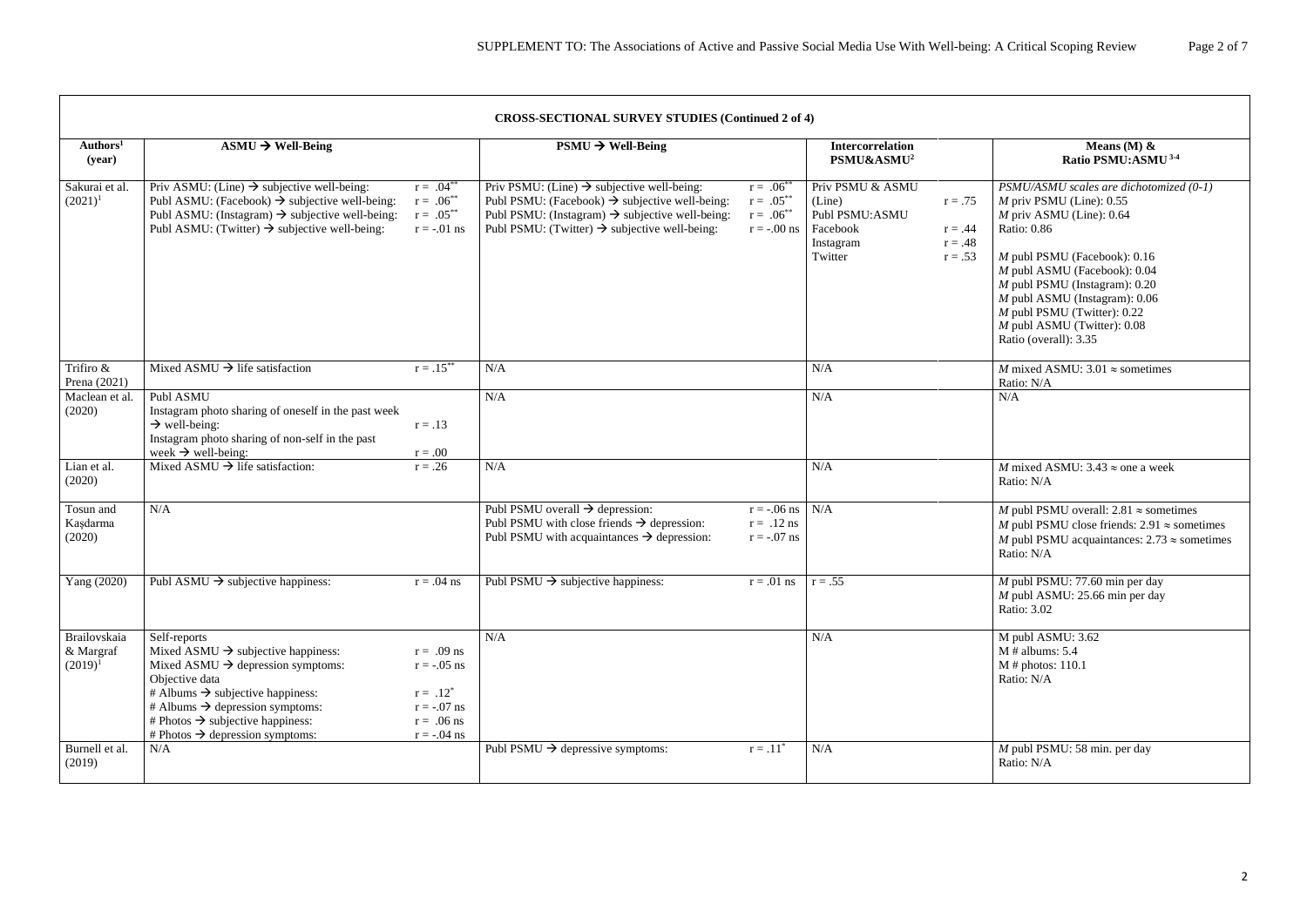## **CROSS-SECTIONAL SURVEY STUDIES (Continued 3 of 4)**

|                                      | CROSS-SECTIONAL SURVEY STUDIES (Continued 3 of 4)                                                                                                                                                                                      |                                                                |                                                                                                                                       |                                                         |                                                       |                                                                                                                                                                       |  |  |  |
|--------------------------------------|----------------------------------------------------------------------------------------------------------------------------------------------------------------------------------------------------------------------------------------|----------------------------------------------------------------|---------------------------------------------------------------------------------------------------------------------------------------|---------------------------------------------------------|-------------------------------------------------------|-----------------------------------------------------------------------------------------------------------------------------------------------------------------------|--|--|--|
| Authors <sup>1</sup><br>(year)       | $\text{ASMU} \rightarrow \text{Well-Being}$                                                                                                                                                                                            |                                                                | $PSMU \rightarrow Well-Being$                                                                                                         |                                                         | <b>Intercorrelation</b><br>PSMU&ASMU <sup>2</sup>     | Means (M) $\&$<br>Ratio PSMU:ASMU <sup>3-4</sup>                                                                                                                      |  |  |  |
| Chen et al.<br>(2019)                | N/A                                                                                                                                                                                                                                    |                                                                | Publ social PSMU $\rightarrow$ depressed mood:<br>Publ non-social PSMU $\rightarrow$ depressed mood:                                  | $b=.29***$<br>$b = .09$ ns                              | N/A                                                   | <i>M</i> publ social PSMU: $3.59 \approx$ sometimes<br><i>M</i> publ non-social PSMU: 3.41 $\approx$ sometimes<br>Ratio: N/A                                          |  |  |  |
| Faelens et al.<br>(2019)             | Survey 1: Publ ASMU $\rightarrow$ depression:<br>Survey 2: Publ ASMU $\rightarrow$ depression:<br>Survey 1: Priv ASMU $\rightarrow$ depression:<br>Survey 2: Priv ASMU $\rightarrow$ depression:                                       | $r = .00$ ns<br>$r = -.03$ ns<br>$r = .00$ ns<br>$r = .03$ ns  | Survey 1: Publ PSMU $\rightarrow$ depression:<br>Survey 2: Publ PSMU $\rightarrow$ depression:                                        | $r = .00$ ns<br>$r = .00$ ns                            | Publ ASMU & PSMU<br>Survey 1:<br>Survey 2:<br>$r=.30$ | M publ PSMU: $3.65 \approx$ once a week<br>r = .32   M publ ASMU: 2.80 $\approx$ 1-3 times a month<br>M priv ASMU: $4.80 \approx$ several times a week<br>Ratio: 1.30 |  |  |  |
| Hanley et al.<br>(2019)              | Mixed ASMU $\rightarrow$ positive affect:<br>Mixed ASMU $\rightarrow$ negative affect:<br>Mixed ASMU $\rightarrow$ life satisfaction:                                                                                                  | $r = .35***$<br>$r = -.04$ ns<br>$r = .21^*$                   | Mixed PSMU $\rightarrow$ positive affect:<br>Mixed PSMU $\rightarrow$ negative affect:<br>Mixed PSMU $\rightarrow$ life satisfaction: | $r = .18$ ns   $r = .60$<br>$r = .04$ ns<br>$r = .19^*$ |                                                       | <i>M</i> mixed ASMU: 2.25 $\approx$ less than once a month<br>M mixed PSMU: 3.05 $\approx$ 1-3 times a month<br>Ratio: 1.36                                           |  |  |  |
| Macrynikola<br>and Miranda<br>(2019) | Publ ASMU $\rightarrow$ feel better after Facebook use:<br>Priv ASMU $\rightarrow$ feel better after Facebook use:<br>Publ ASMU $\rightarrow$ feel worse after Facebook use:<br>Priv ASMU $\rightarrow$ feel worse after Facebook use: | $r = .46^{**}$<br>$r = .24***$<br>$r = .09$ ns<br>$r=.20^{**}$ | Publ PSMU $\rightarrow$ feel better after Facebook use:<br>Publ PSMU $\rightarrow$ feel worse after Facebook use:                     | $r=.18^{**}$<br>$r = .24***$                            | $r = .44$                                             | M publ PSMU: $3.11 \approx 1-3$ times a month<br>M publ ASMU: $2.01 \approx$ less than once a month<br>M priv ASMU: $4.18 \approx$ once a week<br>Ratio: 1.55         |  |  |  |
| Thorisdottir et<br>al. $(2019)^1$    | Mixed ASMU $\rightarrow$ depressed mood:                                                                                                                                                                                               | $r=.11***$                                                     | Publ PSMU $\rightarrow$ depressed mood:                                                                                               | $r=.12***$                                              | N/A                                                   | <i>M</i> mixed ASMU: 4.74 $\approx$ once a day<br><i>M</i> publ PSMU: 2.53 $\approx$ once a week<br>Ratio: N/A                                                        |  |  |  |
| Escobar-Viera<br>et al. $(2018)^1$   | Publ ASMU $\rightarrow$ depressive symptoms:                                                                                                                                                                                           | $r = .02$ ns                                                   | Publ PSMU $\rightarrow$ depressive symptoms:                                                                                          | $r = .15***$                                            | $r = .43$                                             | M publ PSMU: $4.85 \approx$ once a day<br>M publ ASMU: 3.64 $\approx$ 2-6 times a week<br>Ratio: 1.33                                                                 |  |  |  |
| Fardouly et al.<br>(2018)            | N/A                                                                                                                                                                                                                                    |                                                                | Publ PSMU $\rightarrow$ life satisfaction:<br>Publ PSMU $\rightarrow$ depressive symptoms:                                            | $r = -.15^*$<br>$r = -.06$ ns                           | N/A                                                   | M publ PSMU: $2.61 \approx 30{\text -}60$ min a day<br>Ratio: N/A                                                                                                     |  |  |  |
| Giagkou et al.<br>(2018)             | N/A                                                                                                                                                                                                                                    |                                                                | Publ PSMU $\rightarrow$ life satisfaction:                                                                                            | $r = -.05$ ns   N/A                                     |                                                       | M publ PSMU: $4.9 \approx 3-5$ times a week<br>Ratio: N/A                                                                                                             |  |  |  |
| Ding et al.<br>(2017)                | N/A                                                                                                                                                                                                                                    |                                                                | Publ PSMU $\rightarrow$ subjective well-being:                                                                                        | $r = -.15***$                                           | N/A                                                   | $M$ publ PSMU: 2.93<br>Ratio: N/A                                                                                                                                     |  |  |  |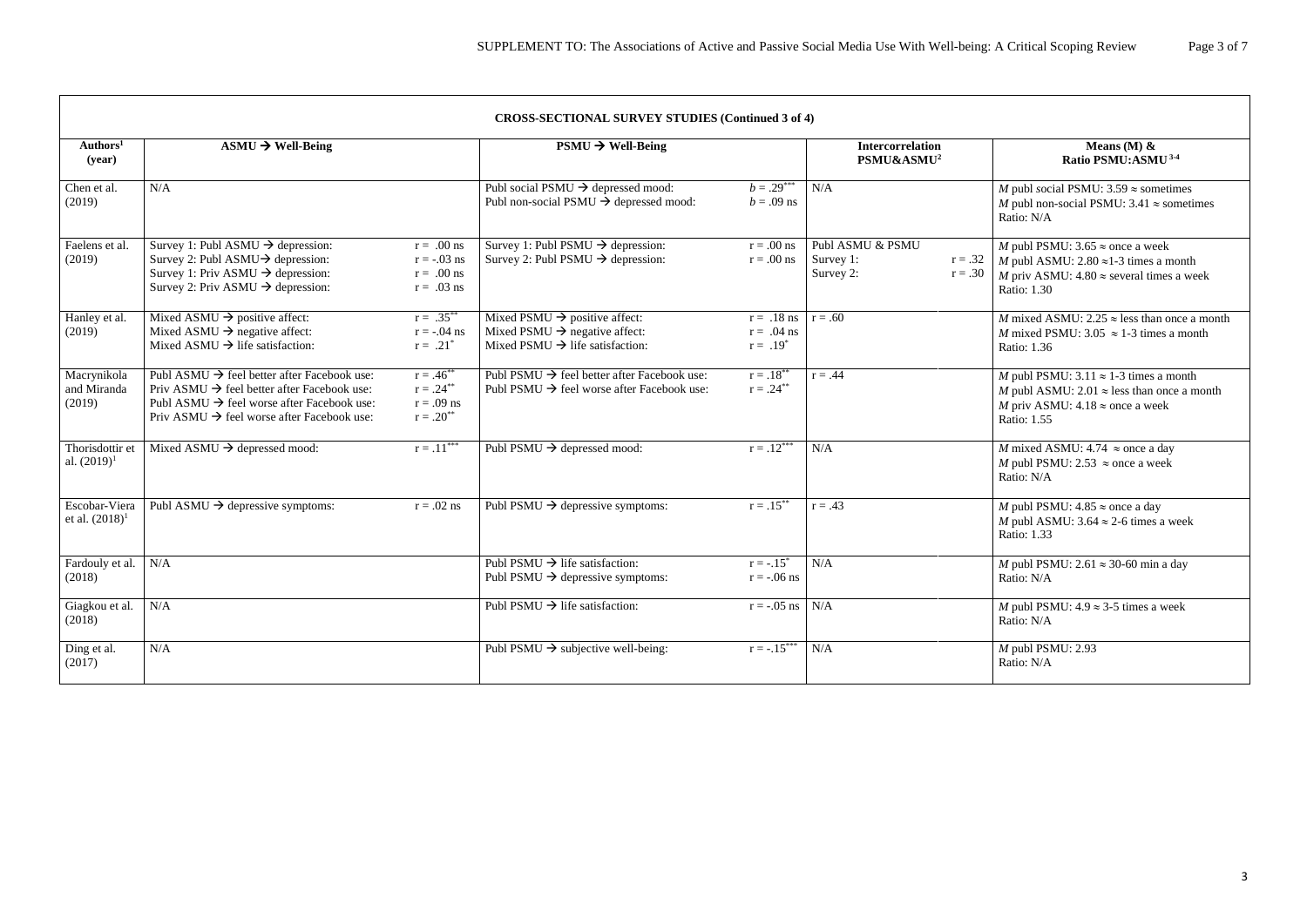| Authors <sup>1</sup><br>$\text{ASMU} \rightarrow \text{Well-Being}$<br><b>Intercorrelation</b><br>Means (M) $\&$<br>$PSMU \rightarrow Well-Being$ |                                                              |              |                                                      |                              |                        |                                           |  |  |  |
|---------------------------------------------------------------------------------------------------------------------------------------------------|--------------------------------------------------------------|--------------|------------------------------------------------------|------------------------------|------------------------|-------------------------------------------|--|--|--|
| (year)                                                                                                                                            |                                                              |              |                                                      |                              | PSMU&ASMU <sup>2</sup> | Ratio PSMU:ASMU <sup>3-4</sup>            |  |  |  |
| Gerson et al.                                                                                                                                     | Study 1: Mixed social ASMU $\rightarrow$ life satisfaction:  | $r = .25***$ | Study 1: Publ PSMU $\rightarrow$ life satisfaction:  | $r = .03$ ns   N/A           |                        | Study 2, sample 1                         |  |  |  |
| (2017)                                                                                                                                            | Study 1: Non-social ASMU $\rightarrow$ life satisfaction:    | $r = .16^*$  | Study 1: Publ PSMU $\rightarrow$ positive affect:    | $r = .27***$                 |                        | M PSMU: 13.6 / 3.40                       |  |  |  |
|                                                                                                                                                   | Study 1: Mixed social ASMU $\rightarrow$ positive affect:    | $r = .37***$ | Study 1: Publ PSMU $\rightarrow$ negative affect:    | $r = .07$ ns                 |                        | $M$ mixed social ASMU: 13.8 / 2.76        |  |  |  |
|                                                                                                                                                   | Study 1: Non-social ASMU $\rightarrow$ positive affect:      | $r=.33***$   |                                                      |                              |                        | $M$ non-social ASMU: 7.3/1.82             |  |  |  |
|                                                                                                                                                   | Study 1: Mixed social ASMU $\rightarrow$ negative affect:    | $r = .04$ ns | Study 2                                              |                              |                        | Ratio: N/A                                |  |  |  |
|                                                                                                                                                   | Study 1: Non-social ASMU $\rightarrow$ negative affect:      | $r = .08$ ns | Sample 1: Publ PSMU $\rightarrow$ life satisfaction: | $r = -.03$ ns                |                        |                                           |  |  |  |
|                                                                                                                                                   |                                                              |              | Sample 1: Publ PSMU $\rightarrow$ positive affect:   | $r = .24***$                 |                        | Study 2, sample 2                         |  |  |  |
|                                                                                                                                                   | Study 2                                                      |              | Sample 1: Publ PSMU $\rightarrow$ negative affect:   | $r = .07$ ns                 |                        | M PSMU: 12.6 / 3.15                       |  |  |  |
|                                                                                                                                                   | Sample 1: Mixed social ASMU $\rightarrow$ life satisfaction: | $r = .15***$ |                                                      |                              |                        | <i>M</i> mixed social ASMU: $13.0 / 2.60$ |  |  |  |
|                                                                                                                                                   | Sample 1: Non-social ASMU $\rightarrow$ life satisfaction:   | $r=.22***$   | Sample 2: Publ PSMU $\rightarrow$ life satisfaction: | $r = .00$ ns                 |                        | $M$ non-social ASMU: 7.1 /1.76            |  |  |  |
|                                                                                                                                                   | Sample 1: Mixed social ASMU $\rightarrow$ positive affect:   | $r=.28***$   | Sample 2: Publ PSMU $\rightarrow$ positive affect:   | $r = .16^{**}$               |                        | Ratio: N/A                                |  |  |  |
|                                                                                                                                                   | Sample 1: Non-social ASMU $\rightarrow$ positive affect:     | $r=.28***$   | Sample 2: Publ PSMU $\rightarrow$ negative affect:   | $r = .13^*$                  |                        |                                           |  |  |  |
|                                                                                                                                                   | Sample 1: Mixed social ASMU $\rightarrow$ negative affect:   | $r = .07$ ns |                                                      |                              |                        |                                           |  |  |  |
|                                                                                                                                                   | Sample 1: Non-social ASMU $\rightarrow$ negative affect:     | $r = .02$ ns |                                                      |                              |                        |                                           |  |  |  |
|                                                                                                                                                   | Sample 2: Mixed social ASMU $\rightarrow$ life satisfaction: | $r = .09$ ns |                                                      |                              |                        |                                           |  |  |  |
|                                                                                                                                                   | Sample 2: Non-social ASMU $\rightarrow$ life satisfaction:   | $r = .08$ ns |                                                      |                              |                        |                                           |  |  |  |
|                                                                                                                                                   | Sample 2: Mixed social ASMU $\rightarrow$ positive affect:   | $r=.29***$   |                                                      |                              |                        |                                           |  |  |  |
|                                                                                                                                                   | Sample 2: Non-social ASMU $\rightarrow$ positive affect:     | $r=.23***$   |                                                      |                              |                        |                                           |  |  |  |
|                                                                                                                                                   | Sample 2: Mixed social ASMU $\rightarrow$ negative affect:   | $r = .09$ ns |                                                      |                              |                        |                                           |  |  |  |
|                                                                                                                                                   | Sample 2: Non-social ASMU $\rightarrow$ negative affect:     | $r=.20^{**}$ |                                                      |                              |                        |                                           |  |  |  |
| Hanna et al.                                                                                                                                      | Publ ASMU $\rightarrow$ depression:                          | $r = .03$ ns | Publ PSMU $\rightarrow$ depression:                  | $r = .03$ ns $\vert r = .52$ |                        | $M$ publ PSMU: 1.98                       |  |  |  |
| (2017)                                                                                                                                            |                                                              |              |                                                      |                              |                        | $M$ publ ASMU: 2.01                       |  |  |  |
|                                                                                                                                                   |                                                              |              |                                                      |                              |                        | <b>Ratio: 0.99</b>                        |  |  |  |
| Wang et al.                                                                                                                                       | N/A                                                          |              | Publ PSMU $\rightarrow$ subjective well-being:       | $r = .00$ ns                 | N/A                    | $M$ publ PSMU: 2.32                       |  |  |  |
| (2017)                                                                                                                                            |                                                              |              | (= summed life satisfaction and positive affect)     |                              |                        | Ratio: N/A                                |  |  |  |

*Notes:* Priv = private, Publ = public, Mixed ASMU or PSMU = Mixed public and private ASMU or PSMU, subj = subjective

 $1$  Author(s) provided additional information that may not be available in their articles.

<sup>2</sup> Correlations are only provided (and relevant) when both public ASMU and public PSMU and/or both private ASMU and private PSMU are investigated.

<sup>3</sup>This ratio indicates how often PSMU occurs relative to ASMU. For example, a ratio of 1.50 means that the average score on PSMU is 50% higher than that on ASMU.

<sup>4</sup> The value labels accompanying the means are listed only when interpretable: in frequency scales (e.g., never-once a day) scales but not in Likert scales (e.g., agree-disagree).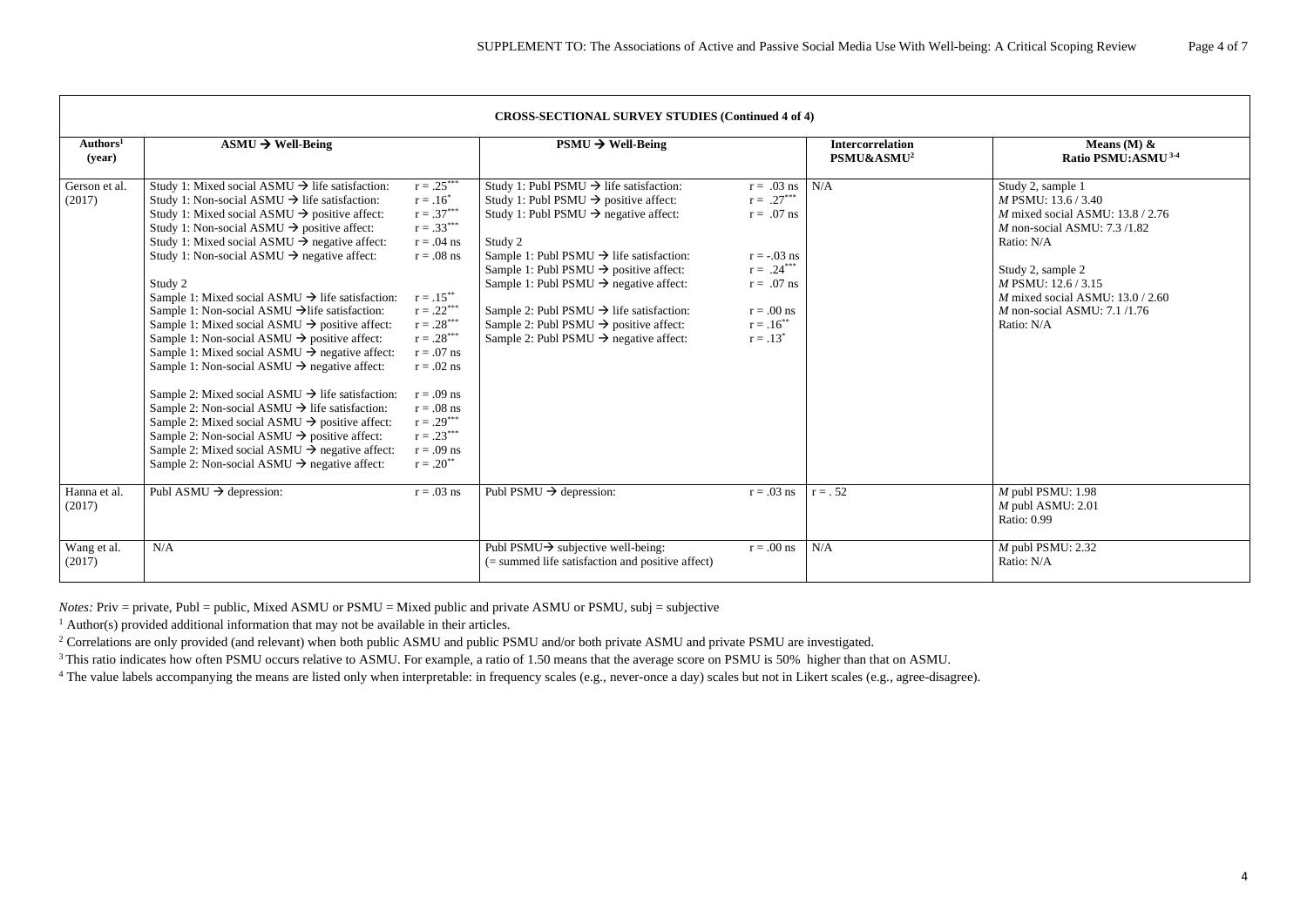| <b>LONGITUDINAL SURVEY STUDIES</b> $(n = 6)$ |                                            |                                                                                                                          |                                                     |                           |                                                                                                                          |                                                  |                                                 |                                                                                                          |
|----------------------------------------------|--------------------------------------------|--------------------------------------------------------------------------------------------------------------------------|-----------------------------------------------------|---------------------------|--------------------------------------------------------------------------------------------------------------------------|--------------------------------------------------|-------------------------------------------------|----------------------------------------------------------------------------------------------------------|
| Authors <sup>1</sup><br>(year)               |                                            | $\text{ASMU} \rightarrow \text{Well-Being}$<br>Between/Within <sup>2</sup>                                               |                                                     |                           | $PSMU \rightarrow Well-Being$<br>Between/Within <sup>2</sup>                                                             |                                                  | <b>Intercorrelation</b><br><b>PSMU&amp;ASMU</b> | Means (M) $\&$<br>Ratio PSMU:ASMU <sup>3-4</sup>                                                         |
| Frison and<br>Eggermont                      | t1                                         | Publ ASMU $\rightarrow$ depressed mood:<br>Priv ASMU $\rightarrow$ depressed mood:                                       | $r = .17***$<br>$r=.15***$                          | t1                        | Publ PSMU $\rightarrow$ depressed mood:                                                                                  | $r = .14***$                                     | Publ ASMU & PSMU:<br>$r = .44$                  | <i>M</i> publ PSMU: 3.74 $\approx$ once a week<br>M publ ASMU: $2.83 \approx 1-3$ times a month          |
| $(2020)^1$                                   | $t1 \rightarrow t2$<br>$t1 \rightarrow t2$ | Publ ASMU $\rightarrow$ depressed mood:<br>Priv ASMU $\rightarrow$ depressed mood:                                       | $\beta = .06^*$<br>$\beta = .01$ ns                 | $t1\rightarrow t2$        | Publ PSMU $\rightarrow$ depressed mood:                                                                                  | $\beta = .04$ ns                                 |                                                 | M priv ASMU: $5.05 \approx$ more than once a week<br>Ratio: 1.32                                         |
| Puukko et al.<br>(2020)                      | t1<br>Within                               | Mixed ASMU $\rightarrow$ depress symptoms:                                                                               | $r = .07$ ns                                        | N/A                       |                                                                                                                          |                                                  | N/A                                             | <i>M</i> mixed ASMU: $4.02 \approx$ weekly<br>Ratio: N/A                                                 |
|                                              | $t1 \rightarrow t2$                        | Mixed ASMU $\rightarrow$ depress symptoms:                                                                               | $\beta s \approx .01$ ns                            |                           |                                                                                                                          |                                                  |                                                 |                                                                                                          |
| Zhang et al.<br>(2020)                       | t1<br>$t1 \rightarrow t2$                  | Publ ASMU $\rightarrow$ negative emotions:<br>Publ ASMU $\rightarrow$ negative emotions:                                 | $r = -.08$ ns<br>$\beta = .03$ ns                   | t1<br>$t1 \rightarrow t2$ | Publ PSMU $\rightarrow$ negative emotions:<br>Publ PSMU $\rightarrow$ negative emotions:                                 | $r = .12$ ns<br>$\beta = -.12$ ns                | $r = .49$                                       | <i>M</i> publ PSMU: $2.35 \approx$ rarely<br>M publ ASMU: $2.66 \approx$ sometimes<br><b>Ratio: 0.88</b> |
| Scherr et al.<br>(2019)                      | N/A                                        |                                                                                                                          |                                                     | t1<br>$t1 \rightarrow t2$ | Publ PSMU $\rightarrow$ depression:<br>Publ PSMU $\rightarrow$ depression:                                               | $r = .11^*$<br>$\beta = .04$ ns                  | N/A                                             | $M$ publ PSMU: 3.3<br>Ratio: N/A                                                                         |
| Wang et al.<br>(2019)                        | t1<br>$t1 \rightarrow t2$                  | Publ ASMU $\rightarrow$ life satisfaction:<br>Publ ASMU $\rightarrow$ depression:<br>Publ ASMU $\rightarrow$ depression: | $r = -.04$ ns<br>$r = -.02$ ns<br>$\beta = -.01$ ns | t1<br>$t1 \rightarrow t2$ | Publ PSMU $\rightarrow$ life satisfaction:<br>Publ PSMU $\rightarrow$ depression:<br>Publ PSMU $\rightarrow$ depression: | $r = -.01$ ns<br>$r = .12^*$<br>$\beta = .05$ ns | $(r = .49, \text{ see Zhang et al. } 2020)$     | <i>M</i> publ PSMU: $2.35 \approx$ rarely<br>M publ ASMU: $2.66 \approx$ sometimes<br><b>Ratio: 0.88</b> |
| Wang et al.<br>(2018)                        | t1<br>$t1 \rightarrow t2$                  | Publ ASMU $\rightarrow$ subj well-being:<br>Publ ASMU $\rightarrow$ subj well-being:                                     | $r = .07$ ns<br>$\beta = .07$ ns                    | t1<br>$t1 \rightarrow t2$ | Publ PSMU $\rightarrow$ subj well-being:<br>Publ PSMU $\rightarrow$ subj well-being:                                     | $r = .00$ ns<br>$\beta = -.11^*$                 | $(r = .49, \text{ see Zhang et al. } 2020)$     | <i>M</i> publ PSMU: $2.34 \approx$ rarely<br>M publ ASMU: $2.66 \approx$ sometimes<br><b>Ratio: 0.88</b> |

*Notes:* Priv = private, Publ = public, Mixed ASMU or PSMU = Mixed public and private ASMU or PSMU, subj = subjective

 $1$  Author(s) provided additional information that may not be available in their articles.

<sup>2</sup>. All associations are between-person associations unless they are specifically marked as within-person.

<sup>3</sup> This ratio indicates how often PSMU occurs relative to ASMU. For example, a ratio of 1.50 means that the average score on PSMU is 50% higher than that on ASMU.

<sup>4</sup> The value labels accompanying the means are listed only when interpretable: in frequency scales (e.g., never-once a day) scales but not in Likert scales (e.g., agree-disagree).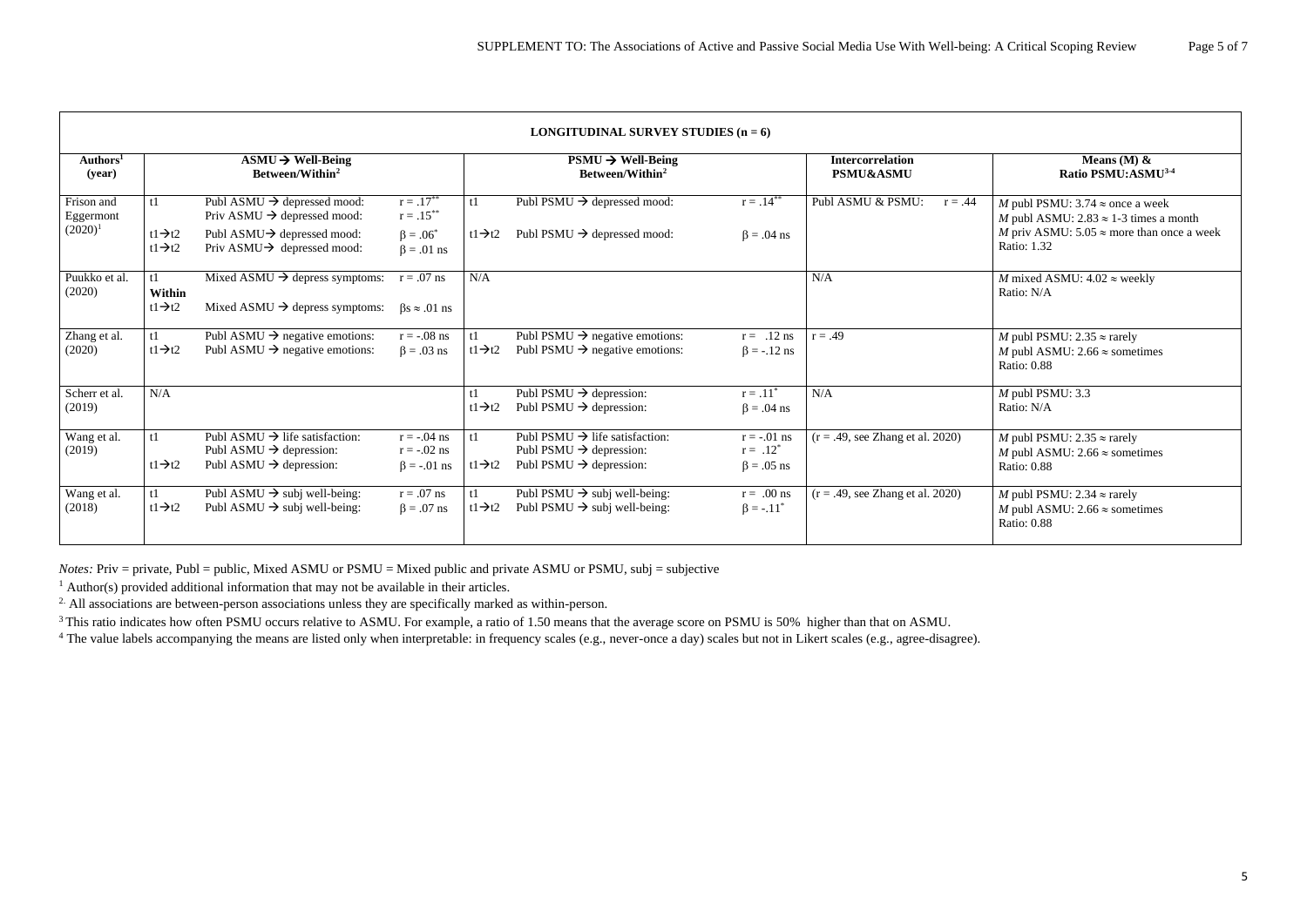| <b>EXPERIENCE SAMPLING AND DIARY STUDIES <math>(n = 7)</math></b> |                                                                                                                                                                                                                                                                                                                                          |                                                                                       |                                                                                                                                                                                                                                                                                                                           |                                                                               |                                                                                    |                                                                                                                                                                                        |
|-------------------------------------------------------------------|------------------------------------------------------------------------------------------------------------------------------------------------------------------------------------------------------------------------------------------------------------------------------------------------------------------------------------------|---------------------------------------------------------------------------------------|---------------------------------------------------------------------------------------------------------------------------------------------------------------------------------------------------------------------------------------------------------------------------------------------------------------------------|-------------------------------------------------------------------------------|------------------------------------------------------------------------------------|----------------------------------------------------------------------------------------------------------------------------------------------------------------------------------------|
| Authors <sup>1</sup><br>(year)                                    | $\text{ASMU} \rightarrow \text{Well-Being}$<br>Between/Within <sup>2</sup>                                                                                                                                                                                                                                                               |                                                                                       | $PSMU \rightarrow Well-Being$<br>Between/Within <sup>2</sup>                                                                                                                                                                                                                                                              |                                                                               | <b>Intercorrelation</b><br><b>PSMU&amp;ASMU</b>                                    | Means (M) $\&$<br>Ratio PSMU:ASMU3-4<br>$M$ publ PSMU: 6.71 min in past hr<br>$M$ priv PSMU: 8.43 min in past hr<br>$M$ priv ASMU: 7.61 min in past hr<br>Ratio: 1.11                  |
| Beyens et al.<br>(2021)                                           | Priv ASMU $\rightarrow$ affective well-being:<br>Within<br>Priv ASMU $\rightarrow$ affective well-being:                                                                                                                                                                                                                                 | $r = -.11^*$<br>$\beta = -.01$ ns                                                     | Priv PSMU $\rightarrow$ affective well-being:<br>Publ PSMU $\rightarrow$ affective well-being:<br>Within<br>Priv PSMU $\rightarrow$ affective well-being:<br>Publ PSMU $\rightarrow$ affective well-being:                                                                                                                | $r = -.12^*$<br>$r = -.11^*$<br>$\beta$ = -.01 ns<br>$\beta = -.01^*$         | Priv ASMU & priv<br>PSMU:<br>$r = .99$                                             |                                                                                                                                                                                        |
| Sun et al.<br>(2021)                                              | Publ ASMU $\rightarrow$ well-being:<br>Within<br>Publ ASMU $\rightarrow$ well-being:                                                                                                                                                                                                                                                     | $r = -.15$ ns<br>$b=.04^*$                                                            | Publ PSMU $\rightarrow$ well-being:<br>Within<br>Publ PSMU $\rightarrow$ well-being:                                                                                                                                                                                                                                      | $r = -.13$ ns<br>$b = -.04^*$                                                 | Publ ASMU & publ<br>PSMU:<br>$r = .45$                                             | $M$ publ PSMU: 1.26 hrs per day<br>$M$ publ ASMU: 0.68 hrs per day<br>Ratio: 1.85                                                                                                      |
| Beyens et al.<br>(2020)                                           | Mixed ASMU $\rightarrow$ affective well-being:<br>Priv ASMU $\rightarrow$ affective well-being:<br>Within<br>Mixed ASMU $\rightarrow$ affective well-being:<br>Priv ASMU $\rightarrow$ affective well-being:                                                                                                                             | $r = .06$ ns<br>$r = .08$ ns<br>$\beta = .09^*$<br>$\beta = .04$ ns                   | Mixed PSMU $\rightarrow$ affective well-being:<br>Priv PSMU $\rightarrow$ affective well-being:<br>Within<br>Mixed PSMU $\rightarrow$ affective well-being:<br>Priv PSMU $\rightarrow$ affective well-being:                                                                                                              | $r = .17$ ns<br>$r = .01$ ns<br>$\beta = .07^*$<br>$\beta = .09^{***}$        | Mixed ASMU &<br>PSMU:<br>$r = .69$<br>Priv ASMU &<br>PSMU (WhatsApp):<br>$r = .85$ | $M$ mixed PSMU: 19.71 min in past hr<br>$M$ mixed ASMU: 12.47 min in past hr<br>Ratio: 1.58<br>$M$ priv PSMU: 7.34 min in past hr<br>$M$ priv ASMU: 5.34 min in past hr<br>Ratio: 1.37 |
| Choi & Kim<br>(2020)                                              | N/A                                                                                                                                                                                                                                                                                                                                      |                                                                                       | Publ PSMU positive content $\rightarrow$ positive affect:<br>Publ PSMU positive content $\rightarrow$ negative affect:<br>Publ PSMU positive content $\rightarrow$ life satisfaction:<br>Within<br>Publ PSMU positive content $\rightarrow$ positive affect:<br>Publ PSMU positive content $\rightarrow$ negative affect: | $r = .17***$<br>$r = -.14***$<br>$r = .08$ ns<br>$r = .01***$<br>$r = -.01^*$ | N/A                                                                                | M publ PSMU: $61.74$ = Percentage positive<br>posts seen during the last time they browsed<br>Ratio: N/A                                                                               |
| Aalbers et al.<br>(2019)                                          | Within<br>Mixed ASMU $\rightarrow$ depressive symptoms:                                                                                                                                                                                                                                                                                  | $\beta = .00$ ns                                                                      | Within<br>Mixed PSMU $\rightarrow$ depressive symptoms:                                                                                                                                                                                                                                                                   | $\beta = .00$ ns                                                              | $r = .50$                                                                          | $M$ mixed PSMU: 31.27<br>$M$ mixed ASMU: 21.27<br>Ratio: 1.47                                                                                                                          |
| Wenninger et<br>al. (2019)                                        | Publ ASMU $\rightarrow$ positive affect:<br>Within<br>Publ ASMU $\rightarrow$ positive affect:<br>(Controlled for multiple vars)                                                                                                                                                                                                         | $r = .04$ ns<br>$b = .03$ ns                                                          | Publ PSMU $\rightarrow$ positive affect:<br>Within<br>Publ PSMU $\rightarrow$ positive affect:<br>(Controlled for multiple vars)                                                                                                                                                                                          | $r = .02$ ns<br>$b = 01$ ns                                                   | $r = .08$                                                                          | $M$ publ PSMU: 26.8 min a day<br>$M$ publ ASMU: 0.2 times a day<br>Ratio: N/A (due to different response scales)                                                                       |
| Bayer et al.<br>(2018)                                            | Publ ASMU:<br>Status updates $\rightarrow$ affective well-being:<br>Wall posts $\rightarrow$ affective well-being:<br>Comments $\rightarrow$ affective well-being:<br>Within<br>Posting within 10 min before survey $\rightarrow$<br>affective well-being:<br>Posting within 30 min before survey $\rightarrow$<br>affective well-being: | $r = .12$ ns<br>$r = .05$ ns<br>$r = .04$ ns<br>$\gamma = .11^*$<br>$\gamma = .05$ ns | N/A                                                                                                                                                                                                                                                                                                                       |                                                                               | N/A                                                                                | $M$ publ ASMU: 14.31 logged posts in 14 days<br>Ratio: N/A                                                                                                                             |

*Notes:* Priv = private, Publ = public, Mixed ASMU or PSMU = Mixed public and private ASMU or PSMU, subj = subjective

 $1$  Author(s) provided additional information that may not be available in their articles.

<sup>2.</sup> All associations are between-person associations unless they are specifically marked as within-person.

<sup>3</sup> This ratio indicates how often PSMU occurs relative to ASMU. For example, a ratio of 1.50 means that the average score on PSMU is 50% higher than that on ASMU.

<sup>4</sup> The value labels accompanying the means are listed only when interpretable: in frequency scales (e.g., never-once a day) scales but not in Likert scales (e.g., agree-disagree).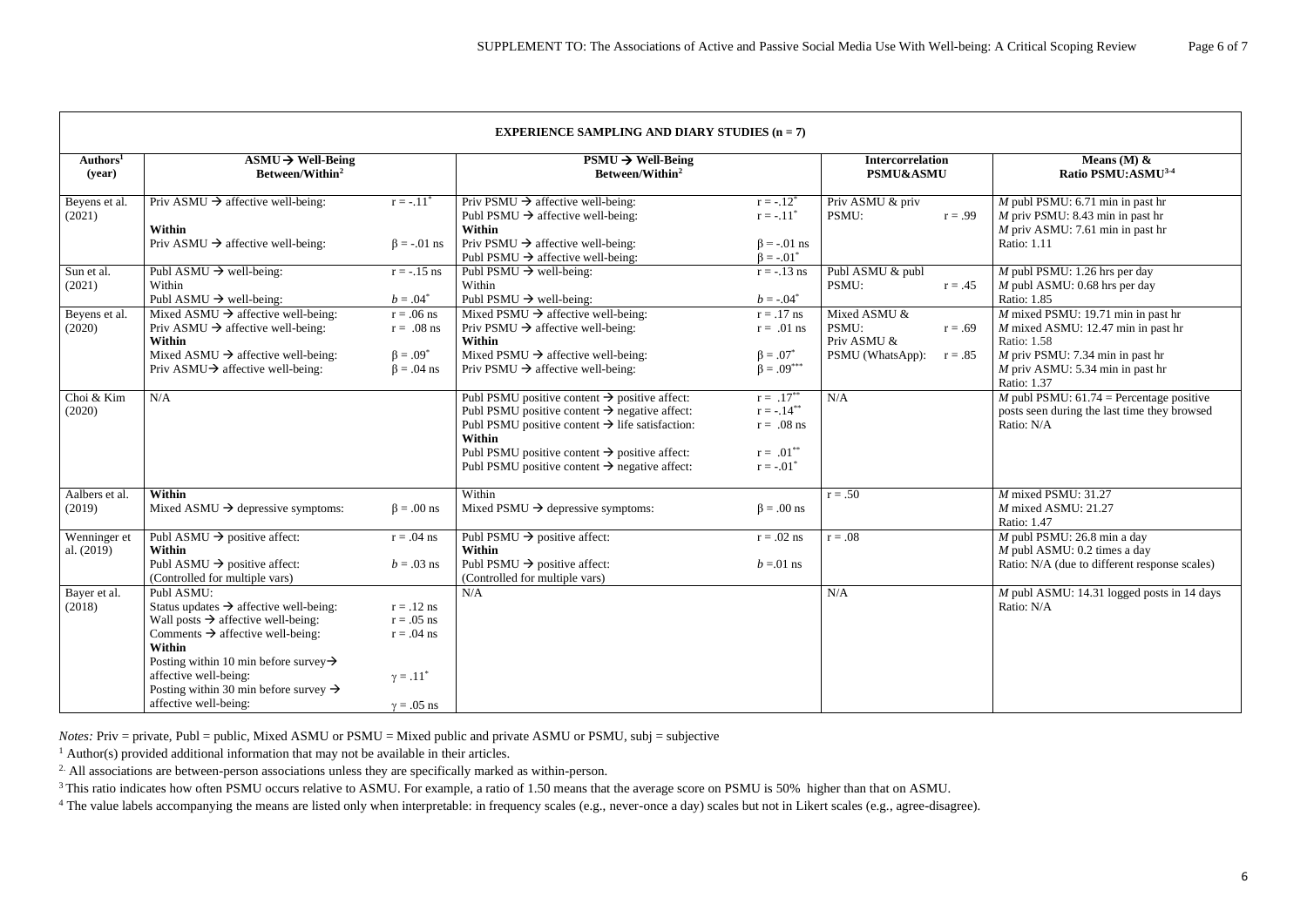|                          | EXPERIMENTS $(n = 6)$                                                                                                                                                                                                                                                                                                                                             |                                      |                                                                                                                                                                                                                                                                                                                                                                                                       |                                                                                                                                                                                                                                                              |  |  |
|--------------------------|-------------------------------------------------------------------------------------------------------------------------------------------------------------------------------------------------------------------------------------------------------------------------------------------------------------------------------------------------------------------|--------------------------------------|-------------------------------------------------------------------------------------------------------------------------------------------------------------------------------------------------------------------------------------------------------------------------------------------------------------------------------------------------------------------------------------------------------|--------------------------------------------------------------------------------------------------------------------------------------------------------------------------------------------------------------------------------------------------------------|--|--|
|                          | <b>Experimental design</b>                                                                                                                                                                                                                                                                                                                                        | Outcome(s) <sup>1</sup>              | <b>Results</b>                                                                                                                                                                                                                                                                                                                                                                                        | <b>Conclusion</b>                                                                                                                                                                                                                                            |  |  |
| Burnell et<br>al. (2020) | Three experimental conditions:<br>. Browsing an Instagram profile of an acquaintance<br>2. Browsing an Instagram profile of an influencer<br>3. Browsing one's own Instagram profile                                                                                                                                                                              | PA<br>NA                             | Browsing one's own profile $> PA$ than browsing posts of others<br>NA: no significant differences between conditions                                                                                                                                                                                                                                                                                  | Browsing one's own profile leads to more PA than<br>pre-test PA<br>Browsing the profiles of others led to less PA<br>compared to pretest PA<br>No effects on NA                                                                                              |  |  |
| Meier et al.<br>(2020)   | Study 1, two experimental conditions:<br>1. Weakly evocative nature and travel Insta posts<br>2. Strongly evocative nature and travel Insta posts<br>Study 2, three experimental conditions:<br>1. Weakly evocative nature and travel Insta posts<br>2. Moderately evocative nature and travel Insta posts<br>3. Strongly evocative nature and travel Insta posts | PA<br>NA<br>Life satisfaction        | Study 1<br>Browsing evocative Insta post $\rightarrow$ more PA than weakly evocative Insta post<br>Browsing evocative Insta post $\rightarrow$ not more NA than weakly evocative Insta post<br>Study 2<br>Browsing evocative Insta posts $\rightarrow$ more PA<br>Browsing evocative Insta posts $\rightarrow$ not more NA<br>Browsing evocative Insta posts $\rightarrow$ not more life satisfaction | Browsing inspiring posts can lead to PA<br>Browsing inspiring posts does not affect NA and<br>life satisfaction                                                                                                                                              |  |  |
| Alfasi<br>(2019)         | Two experimental conditions:<br>1. Browsing Facebook news feed<br>2. Control: Browsing Facebook page devoid of social content                                                                                                                                                                                                                                     | Depression                           | Browsing Facebook news feed $\rightarrow$ more depression than control condition                                                                                                                                                                                                                                                                                                                      | Passive social content leads to higher depression<br>than non-social content                                                                                                                                                                                 |  |  |
| Hanley et<br>al. (2019)  | Two experimental conditions:<br>1. One-week abstinence from SNS (using RescueTime software)<br>2. Control: No treatment                                                                                                                                                                                                                                           | PA<br><b>NA</b><br>Life satisfaction | No significant main effect of experimental condition on any of the outcomes<br>No significant main effects for more active users on any of the outcomes<br>SNS abstinence decreased PA for more active users<br>No interaction effects for NA and life satisfaction                                                                                                                                   |                                                                                                                                                                                                                                                              |  |  |
| Yuen et al.<br>(2019)    | Four experimental conditions:<br>1. Posting on other's timeline and communicating<br>2. Browsing others' profiles<br>3. Update one's own profile<br>4. Control: browse the web                                                                                                                                                                                    | PA<br><b>NA</b>                      | Browsing others' profiles $\rightarrow$ less positive affect than control condition<br>No significant effects of other experimental conditions.                                                                                                                                                                                                                                                       | Partial support for hypothesis that active and<br>passive Facebook use differentially affect mood                                                                                                                                                            |  |  |
| Weinstein<br>(2017)      | Three experimental conditions:<br>1. Positive Instagram feeds of attractive strangers<br>2. Positive Instagram feeds of attractive strangers preceded by a<br>prime to remind participants of the highlight reel of Instagram<br>3. Mixed positive and negative Insta feeds of attractive strangers                                                               | PA<br>NA                             | No significant differences in PA and NA between the experimental conditions                                                                                                                                                                                                                                                                                                                           | Browsing the positive Instagram feeds of attractive<br>strangers does not lead to less PA or more NA than<br>browsing of more mixed feeds of the same<br>strangers. A prime to remind participants of the<br>positivity bias on Instagram was not effective. |  |  |

**EXPERIMENTS**  $(x, \theta)$ 

<sup>1</sup> PA = Positive affect; NA = Negative affect

┑

| <b>Conclusion</b>                                                                                                                                                                                                                                            |
|--------------------------------------------------------------------------------------------------------------------------------------------------------------------------------------------------------------------------------------------------------------|
| Browsing one's own profile leads to more PA than<br>pre-test PA<br>Browsing the profiles of others led to less PA<br>compared to pretest PA<br>No effects on NA                                                                                              |
| Browsing inspiring posts can lead to PA<br>Browsing inspiring posts does not affect NA and<br>life satisfaction                                                                                                                                              |
| Passive social content leads to higher depression<br>than non-social content                                                                                                                                                                                 |
| Partial support for hypothesis that active and<br>passive Facebook use differentially affect mood                                                                                                                                                            |
| Browsing the positive Instagram feeds of attractive<br>strangers does not lead to less PA or more NA than<br>browsing of more mixed feeds of the same<br>strangers. A prime to remind participants of the<br>positivity bias on Instagram was not effective. |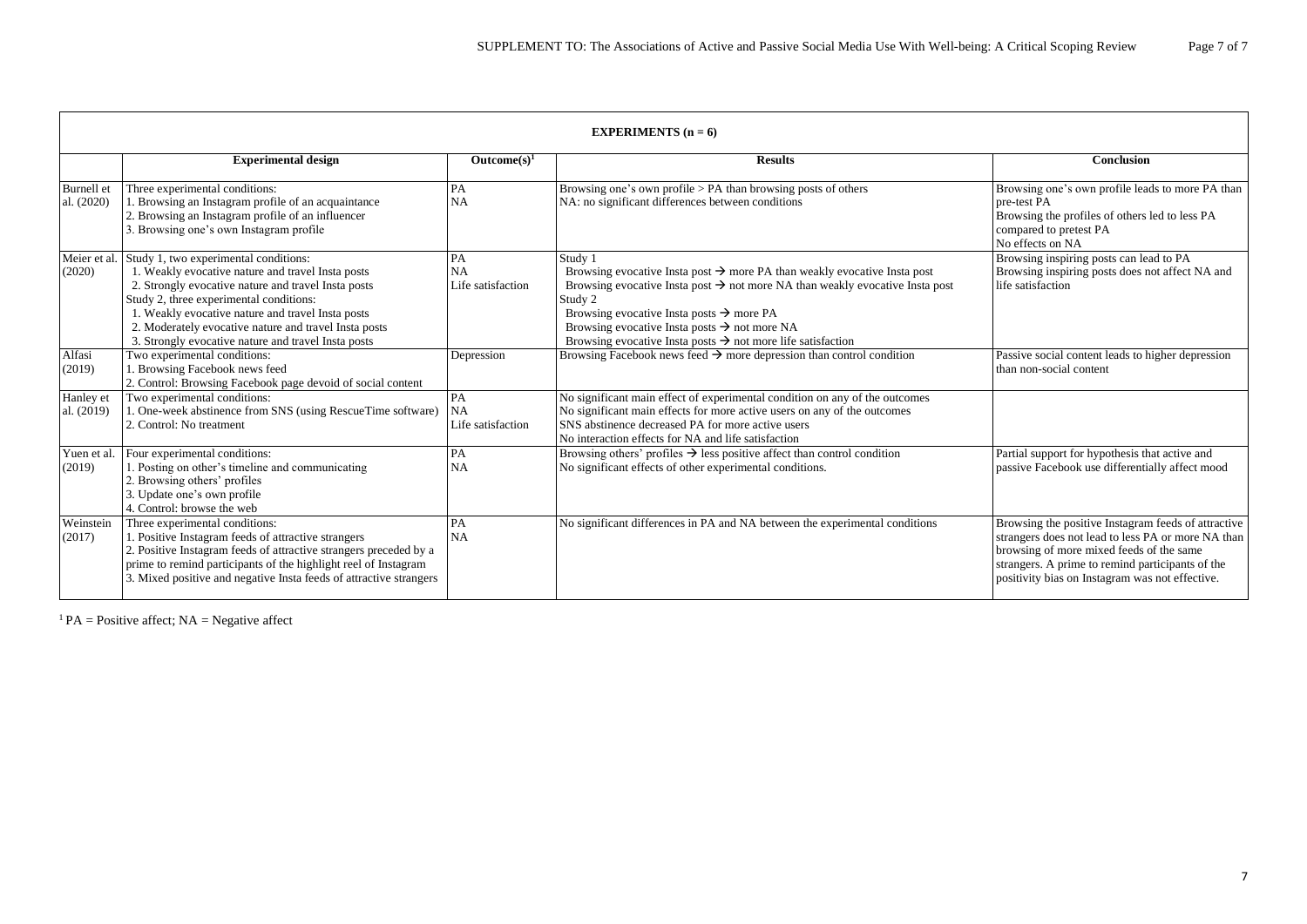### **References**

- Aalbers G, McNally RJ, Heeren A, et al. (2019) Social media and depression symptoms: A network perspective. *Journal of Experimental Psychology* 148(8): 1454-1462.
- Alfasi Y (2019) The grass is always greener on my friends' profiles: The effect of Facebook social comparison on state self-esteem and depression. *Personality and Individual Differences* 147: 111-117.
- Bayer JB, Ellison N, Schoenebeck S, et al. (2018) Facebook in context(s): Measuring emotional responses across time and space. *New Media & Society* 20(3): 1047-1067.
- Beyens I, Pouwels JL, van Driel II, et al. (2020) The effect of social media on well-being differs from adolescent to adolescent. *Scientific Reports* 10: 10763.
- Beyens I, Pouwels JL, van Driel II, et al. (2021) Social media use and adolescents' wellbeing: Developing a typology of person-specific effect patterns. *Communication Research*. DOI: 10.31234/osf.io/ftygp.
- Brailovskaia J and Margraf J (2019) I present myself and have a lot of Facebook-friends: Am I a happy narcissist!? *Personality and Individual Differences* 148: 11-16.
- Burnell K, George MJ and Underwood MK (2020) Browsing different Instagram profiles and associations with psychological well-being. *Frontiers in Human Dynamics* 2: 6.
- Burnell K, George MJ, Vollet JW, et al. (2019) Passive social networking site use and wellbeing: The mediating roles of social comparison and the fear of missing out. *Cyberpsychology-Journal of Psychosocial Research on Cyberspace* 13(3).
- Chen S, Shao B-J and Zhi K-Y (2019) Examining the effects of passive WeChat use in China. *International Journal of Human–Computer Interaction* 35(17): 1630-1644.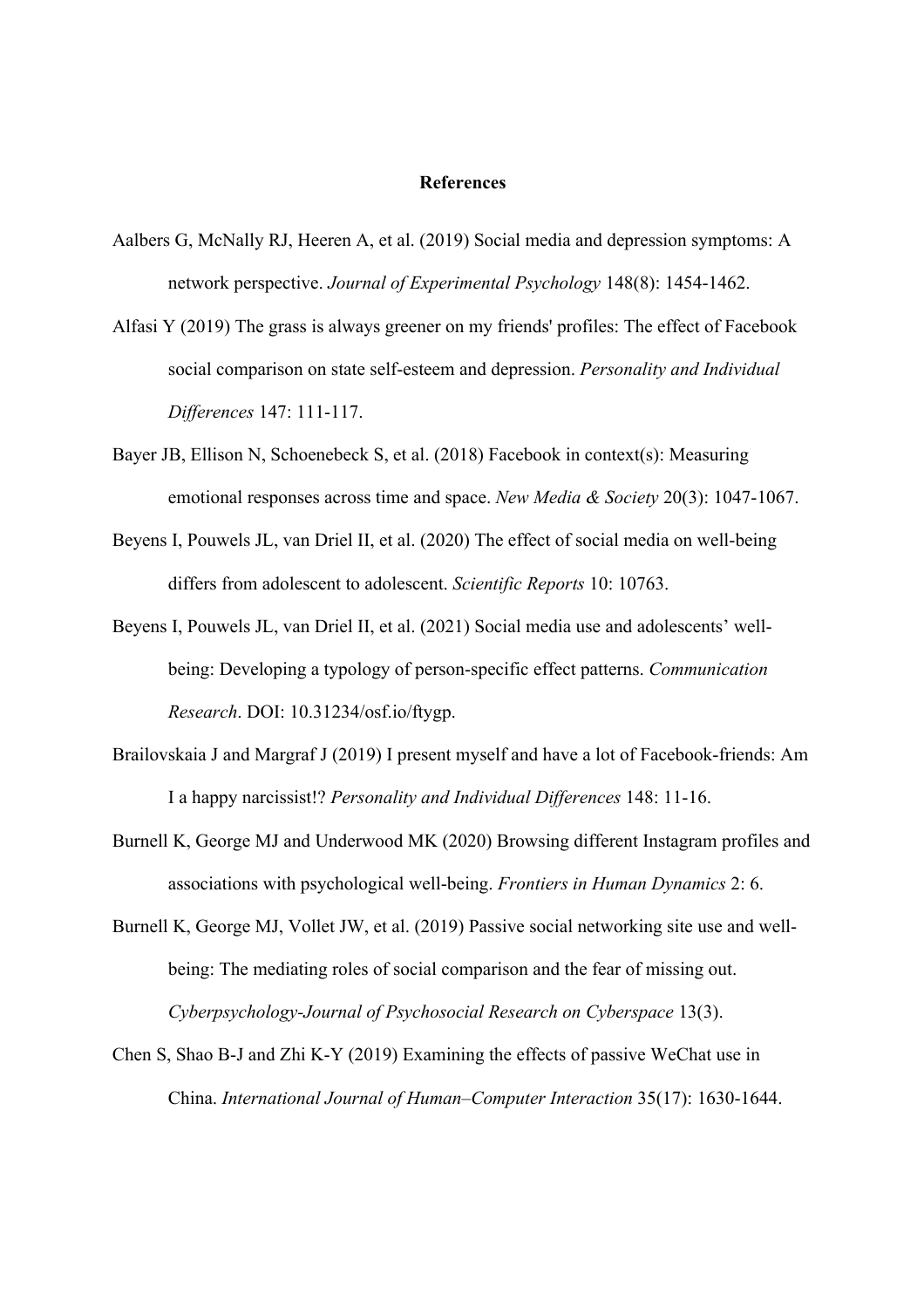- Choi S and Kim E-M (2020) Between Instagram browsing and subjective well-being: Social comparison or emotional contagion? *Media Psychology*. DOI: 10.1080/15213269.2020.1824120.
- Dibb B and Foster M (2021) Loneliness and Facebook use: The role of social comparison and rumination. *Heliyon* 7(1): e05999.
- Ding Q, Zhang Y-X, Wei H, et al. (2017) Passive social network site use and subjective wellbeing among Chinese university students: A moderated mediation model of envy and gender. *Personality and Individual Differences* 113: 142-146.
- Escobar-Viera CG, Shensa A, Bowman ND, et al. (2018) Passive and active social media use and depressive symptoms among United States adults. *Cyberpsychology, Behavior, and Social Networking* 21(7): 437-443.
- Faelens L, Hoorelbeke K, Fried E, et al. (2019) Negative influences of Facebook use through the lens of network analysis. *Computers in Human Behavior*. DOI: 10.1016/j.chb.2019.02.002.
- Fardouly J, Magson NR, Johnco CJ, et al. (2018) Parental control of the time preadolescents spend on social media: Links with preadolescents' social media appearance comparisons and mental health. *Journal of Youth and Adolescence* 47(7): 1456-1468.
- Frison E and Eggermont S (2020) Toward an integrated and differential approach to the relationships between loneliness, different types of Facebook use, and adolescents' depressed mood. *Communication Research* 47(5): 701-728.
- Gerson J, Plagnol AC and Corr PJ (2017) Passive and active Facebook use measure (PAUM): Validation and relationship to the reinforcement sensitivity theory. *Personality and Individual Differences* 117: 81-90.
- Giagkou S, Hussain Z and Pontes HM (2018) Exploring the interplay between passive following on Facebook, fear of missing out, self-esteem, social comparison, age, and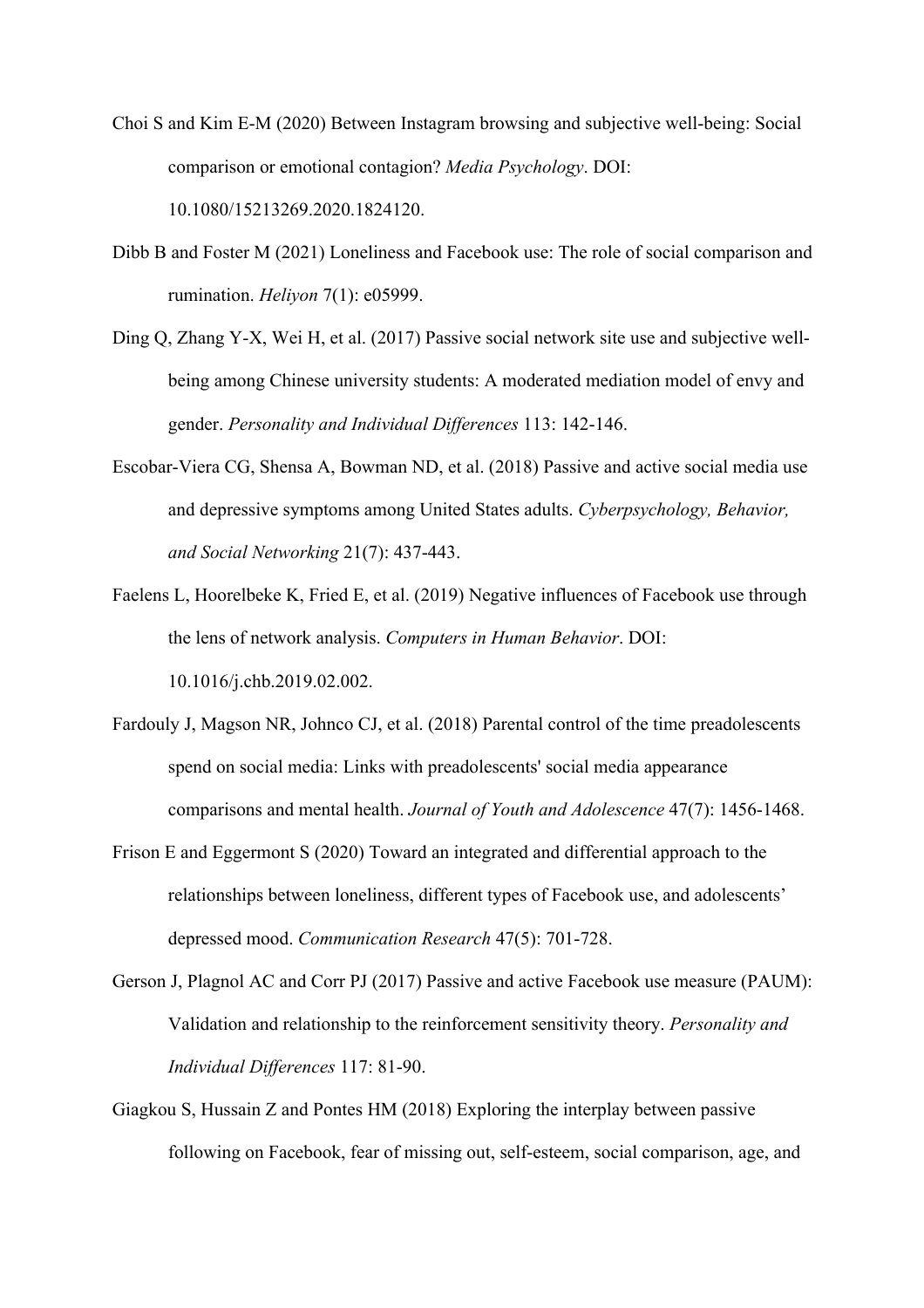life satisfaction in a community-based sample. *International Journal of Psychology & Behavior Analysis* 4(2).

- Hanley SM, Watt SE and Coventry W (2019) Taking a break: The effect of taking a vacation from Facebook and Instagram on subjective well-being. *PloS One* 14(6).
- Hanna E, Ward LM, Seabrook RC, et al. (2017) Contributions of social comparison and selfobjectification in mediating associations between Facebook use and emergent adults' psychological well-being. *Cyberpsychology Behavior and Social Networking* 20(3): 172-179.
- Jarman HK, Marques MD, McLean SA, et al. (2021) Motivations for social media use: Associations with social media engagement and body satisfaction and well-being among adolescents. *Journal of Youth and Adolescence*. DOI: 10.1007/s10964-020- 01390-z.
- Lian S-L, Sun X-J, Yang X-j, et al. (2020) The effect of adolescents' active social networking site use on life satisfaction: The sequential mediating roles of positive feedback and relational certainty. *Current Psychology* 39(6): 2087-2095.
- Lin S, Liu D, Liu W, et al. (2021) Mediating effects of self-concept clarity on the relationship between passive social network sites use and subjective well-being. *Current Psychology* 40(3): 1348-1355.
- Maclean J, Al-Saggaf Y and Hogg R (2020) Instagram photo sharing and its relationships with social rewards and well-being. *Human Behavior and Emerging Technologies* 2(3): 242-250.
- Macrynikola N and Miranda R (2019) Active Facebook use and mood: When digital interaction turns maladaptive. *Computers in Human Behavior*. DOI: 10.1016/j.chb.2019.02.012.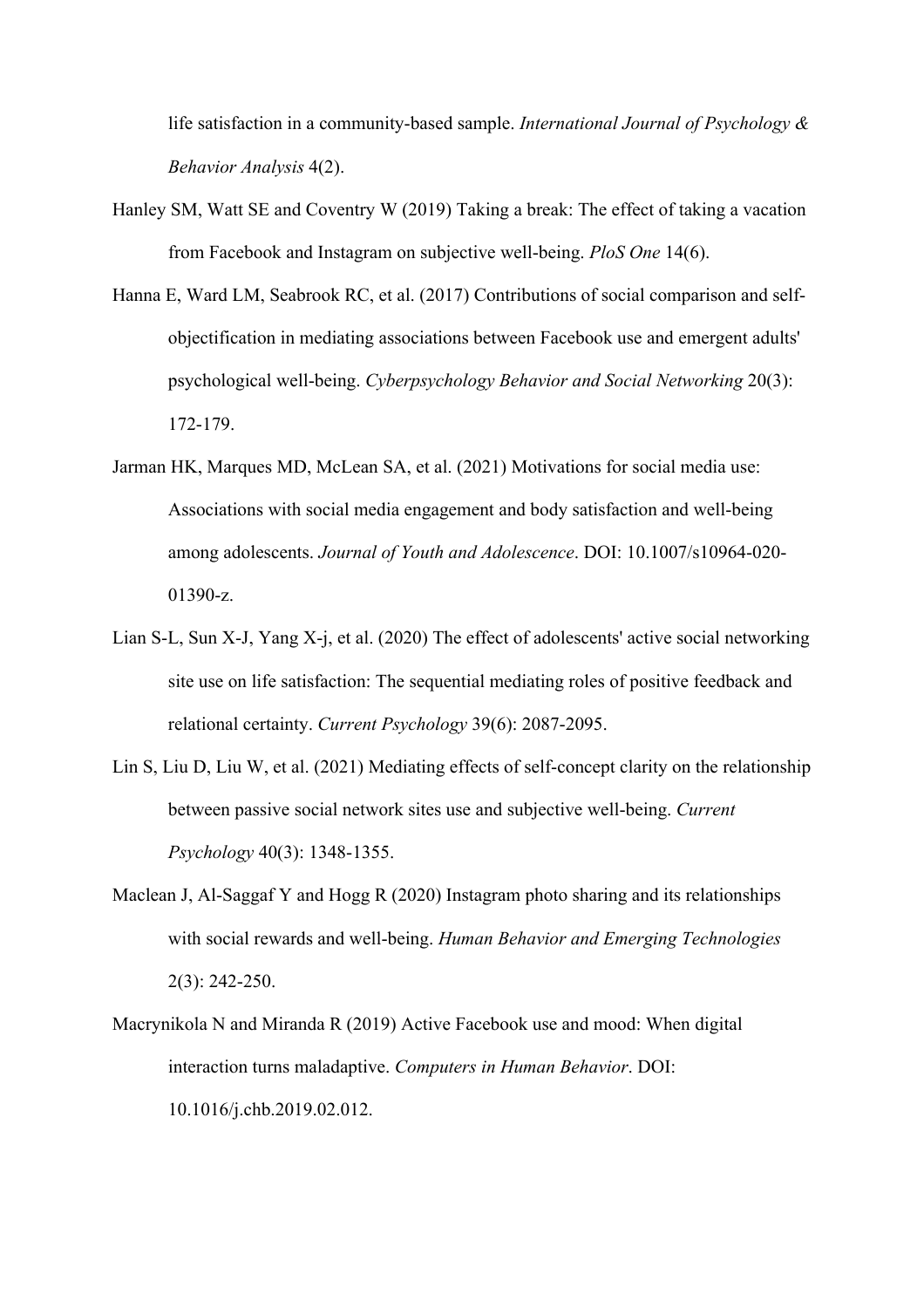- Marengo D, Montag C, Sindermann C, et al. (2021) Examining the links between active Facebook use, received likes, self-esteem and happiness: A study using objective social media data. *Telematics and Informatics* 58: 101523.
- Masciantonio A, Bourguignon D, Bouchat P, et al. (2021) Don't put all social network sites in one basket: Facebook, Instagram, Twitter, TikTok, and their relations with well-being during the COVID-19 pandemic. *PloS One* 16(3).
- Meier A, Gilbert A, Börner S, et al. (2020) Instagram inspiration: How upward comparison on social network sites can contribute to well-being. *Journal of Communication* 70(5): 721-743.
- Nisar TM, Prabhakar G, Ilavarasan PV, et al. (2019) Facebook usage and mental health: An empirical study of role of non-directional social comparisons in the UK. *International Journal of Information Management* 48: 53-62.
- Pang H (2021) Unraveling the influence of passive and active WeChat interactions on upward social comparison and negative psychological consequences among university students. *Telematics and Informatics* 57: 101510.
- Puukko K, Hietajärvi L, Maksniemi E, et al. (2020) Social media use and depressive symptoms: A longitudinal study from early to late adolescence. *International journal of environmental research and public health* 17(16).
- Sakurai R, Nemoto Y, Mastunaga H, et al. (2021) Who is mentally healthy? Mental health profiles of Japanese social networking service users with a focus on LINE, Facebook, Twitter, and Instagram. *PloS One* 16(3).
- Scherr S, Toma CL and Schuster B (2019) Depression as a predictor of Facebook surveillance and envy. *Journal of Media Psychology* 31: 196-202.
- Sun R, Rieble C, Liu Y, et al. (2021) *Connected despite COVID-19: The role of social interactions and social media for wellbeing.* PsyArXiv.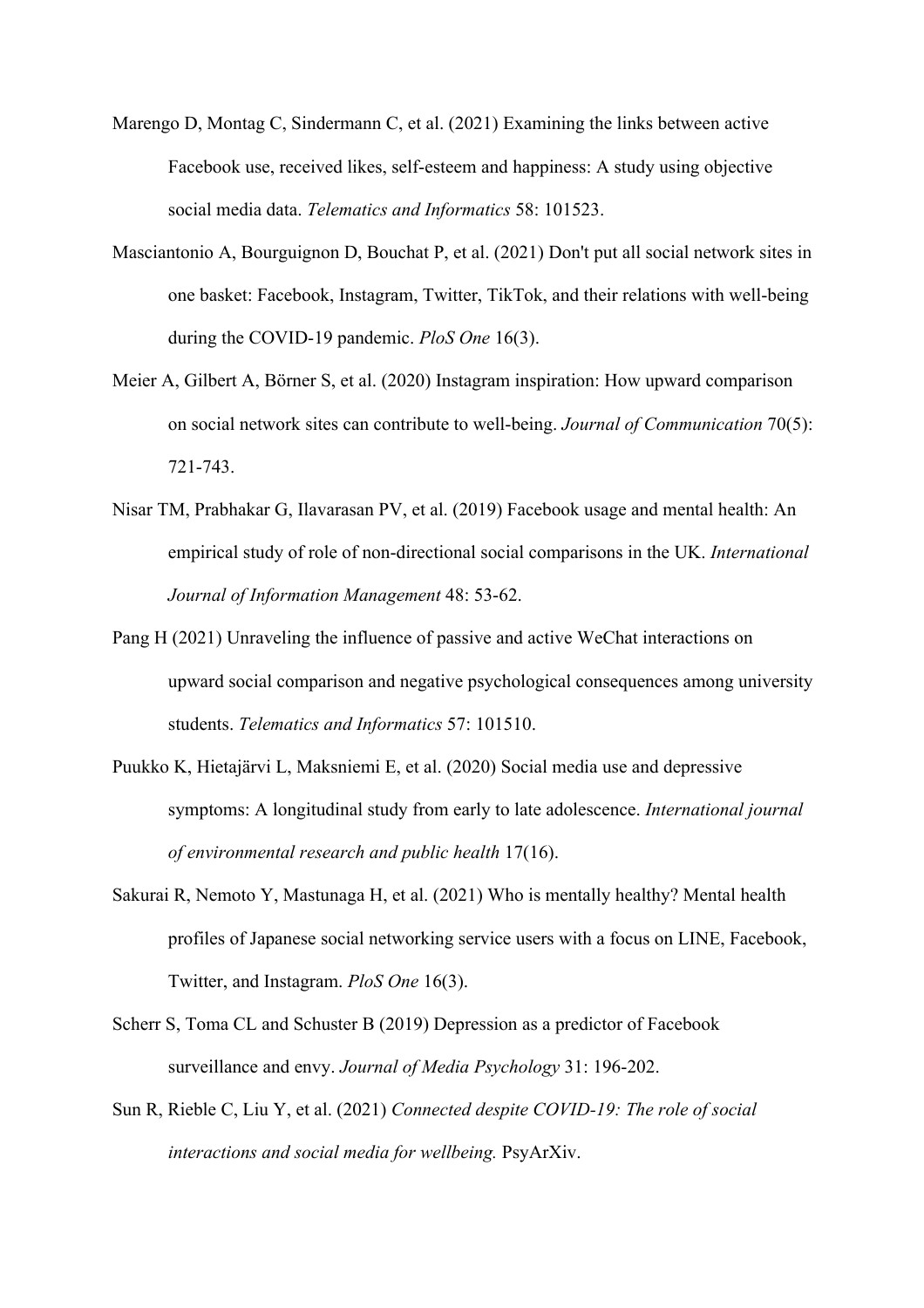- Thorisdottir IE, Sigurvinsdottir R, Asgeirsdottir BB, et al. (2019) Active and passive social media use and symptoms of anxiety and depressed mood among Icelandic adolescents. *Cyberpsychology, Behavior, and Social Networking* 22(8): 535-542.
- Tosun LP and Kaşdarma E (2020) Passive Facebook use and depression: A study of the roles of upward comparisons, emotions, and friendship type. Germany: Hogrefe Publishing, 165-175.
- Trifiro BM and Prena K (2021) Active Instagram use and Its association with self-esteem and well-being. *Technology, Mind, and Behavior* 2(3).
- Wang H-Z, Yang T-T, Gaskin J, et al. (2019) The longitudinal association between passive social networking site usage and depressive symptoms: The mediating role of envy and moderating role of life satisfaction. *Journal of Social and Clinical Psychology* 38(3): 181-199.
- Wang J-L, Gaskin J, Rost DH, et al. (2018) The reciprocal relationship between passive social networking site (SNS) usage and users' subjective well-being. *Social Science Computer Review* 36(5): 511-522.
- Wang J-L, Wang H-Z, Gaskin J, et al. (2017) The mediating roles of upward social comparison and self-esteem and the moderating role of social comparison orientation in the association between social networking site usage and subjective well-being. *Frontiers in Psychology* 8.
- Weinstein E (2017) Adolescents' differential responses to social media browsing: Exploring causes and consequences for intervention. *Computers in Human Behavior* 76: 396- 405.
- Wenninger H, Krasnova H and Buxmann P (2019) Understanding the role of social networking sites in the subjective well-being of users: A diary study. *European Journal of Information Systems* 28(2): 126-148.